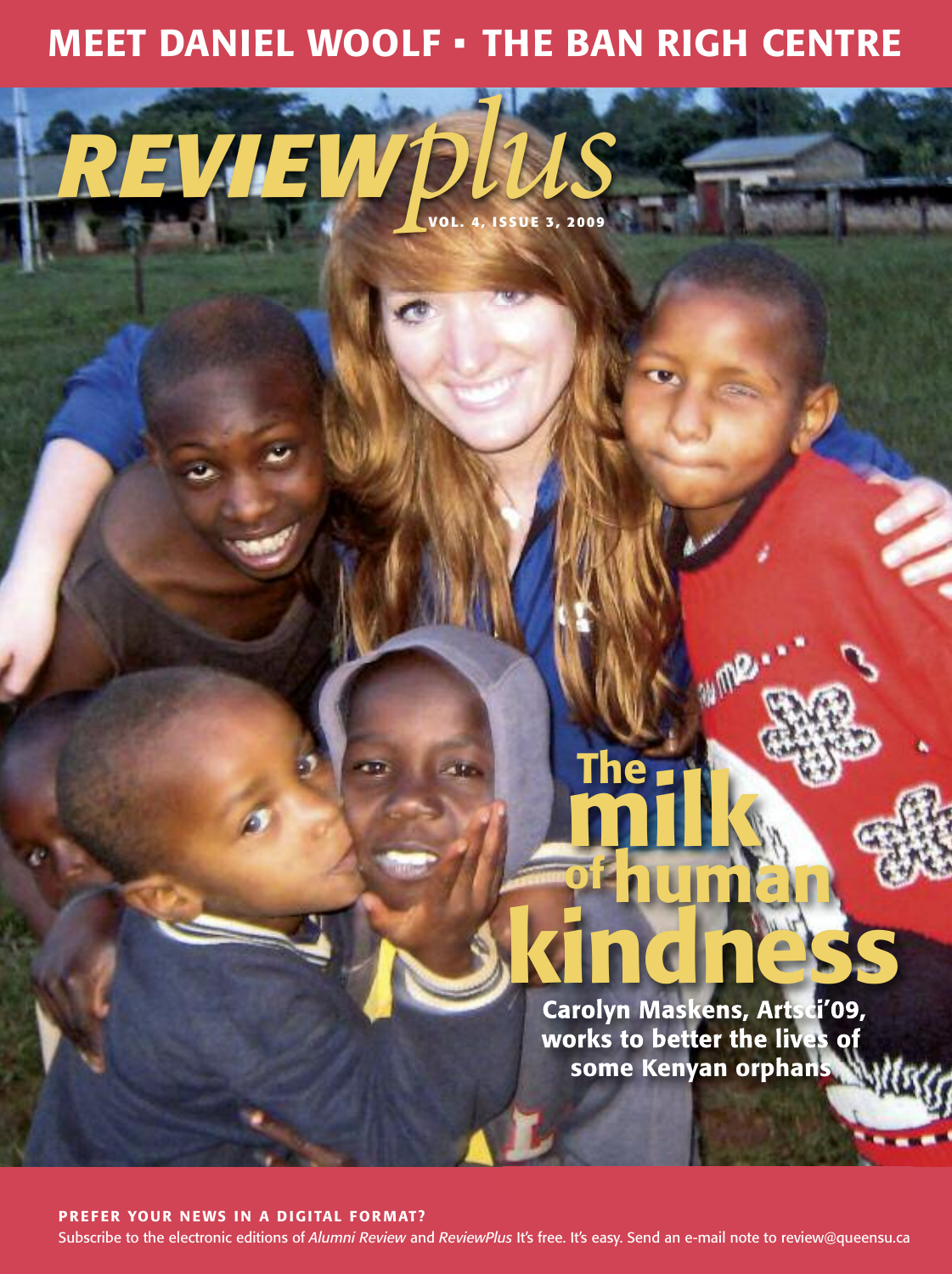# **REVIEW** DUS

volume 4, Issue #3, 2009

ReviewPlus, the digital supplement of the *Queen's Alumni Review* magazine, is produced four times annually and is posted on-line in February, May, August, and November.

#### **E D ITO R**

Ken Cuthbertson, Arts'74, Law'83 ken.cuthbertson@queensu.ca

**KE EPI N G I N TO UCH N OTES E D ITO R** Andrea Gunn, MPA'07 review@queensu.ca

**ART D I RECTO R** Larry Harris, Creative Services, Marketing and Communications

**CI RCULATI O N AN D BUS I N ESS MANAG ER** advert@queensu.ca

**DIRECTOR OF UNIVERSITY COMMUNICATIONS** Ellie Sadinsky

Opinions expressed in this e-zine are not necessarily those of Queen's University or of the Queen's University Alumni Association.

Please address correspondence, inquiries, and comments to review@queensu.ca.

For advertising inquiries, address e-mails to advert@queensu.ca



And don't forget to check out the Winter edition of **Q-Pod**, the Alumni Review podcast. music, feature interviews and your chance to win a valuable prize by answering our trivia question. Visit www.alumnireview.ca for all the details.

#### **COVER PHOTO:**

carolyn maskens, artsci'09, with some of the children at the Shelter orphanage near nairobi, the kenyan capital.

## ■ ■ ■ **C O N T E N T S**

#### **R P 3 L E T T E R S T O T H E E D I T O R**

### **R P 4 C A M P U S N E W S " S TA G G E R E D " B Y T H E J E N K I N S T R O P H Y**

Forbes Pritchard, the grandson of Thomas Jenkins, recently saw the Jenkins Trophy for the first time.

#### **R P 5 F E AT U R E R E P O R T T H E A C C I D E N TA L P R I N C I P A L**

Sure, the University's Vice-Chancellor and Principal-Designate is an alumnus, a noted historian, teacher, author, and editor with an extensive background as a university administrator. However, there's a whole other side to Daniel Woolf, and it may surprise you. **BY KE N CUTH BERTSO N, E D ITO R, Q UE E N'S ALU M N I REVI EW**

**T H E M I L K O F H U M A N K I N D N E S S**

of the children at an orphanage in the East African nation of Kenya, she and her Kenyan friends were







AROLYN

# As **CARO LYN MASKE <sup>N</sup> S, ARTSCI'09,** explains, when she set out to raise a bit of money to help improve the lives **RP12**

#### **R P 1 4 C A M P U S S C E N E**

**R P 1 2 C O V E R S T O R Y**

#### **A H O M E A W AY F R O M H O M E**

Thanks to visionaries in the 1920s and the 1970s and continuing donations, mature women who are the victims of "education *interruptus*" have the Ban Righ Centre as campus oasis of practical help, intellectual stimulation, counseling and companionship along the way to a degree. **BY LI N DY M ECH E F SKE**

amazed by the response.

### **R P 1 6 F E AT U R E R E P O R T**

#### SOMETHING TO SING ABOUT IN THE BIG APPLE

Performing in an American premiere at the world-famous Lincoln Center this spring was the thrill of a lifetime for more than 80 young musicians from Queen's and the U of T.

**BY** PROF. JOHN BURGE



**UNGSTON WHIG-STANDARD** 

៉ TESY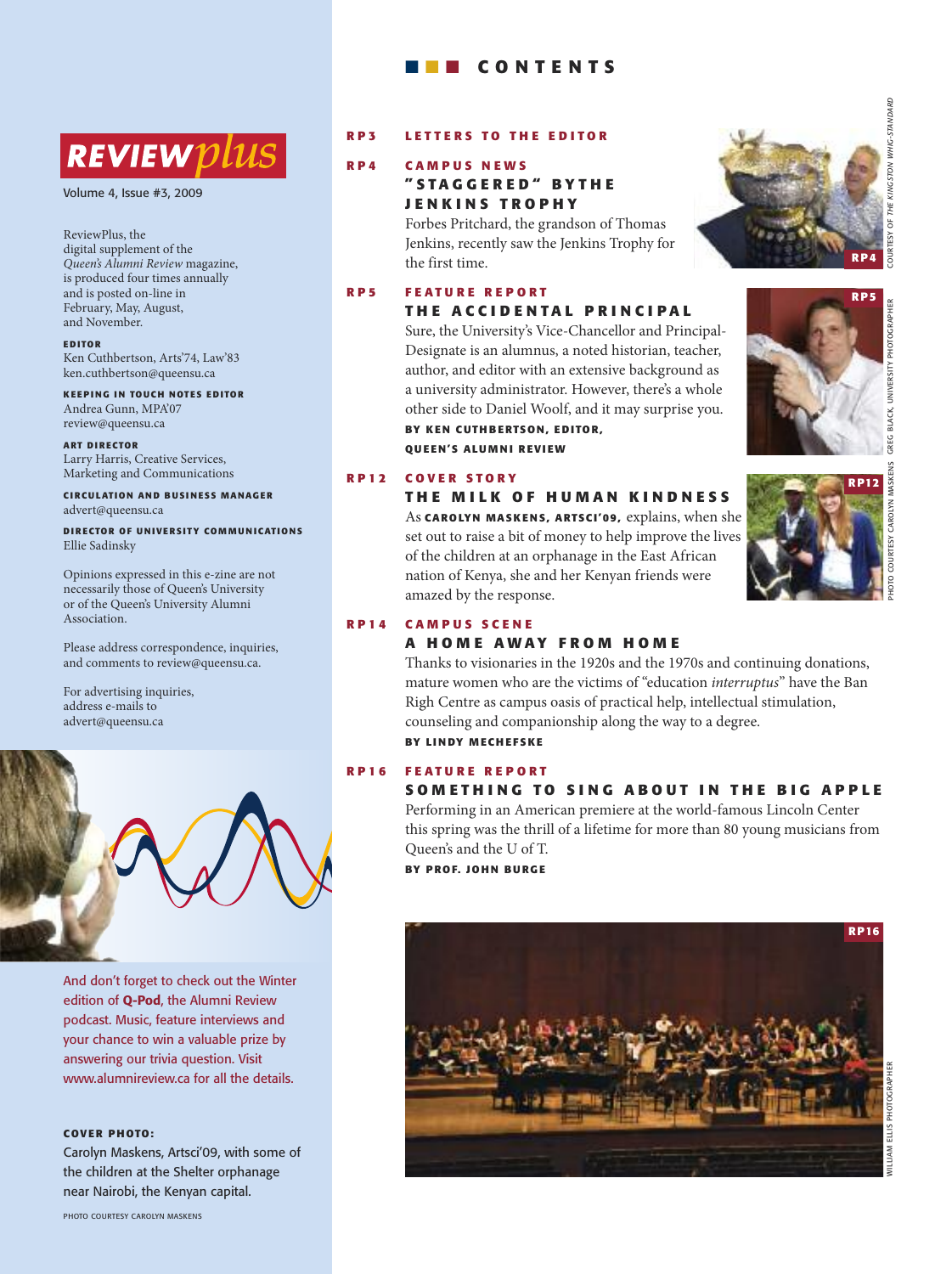#### **SPRI N G REU N I O N D I SAPP O I NTM E NT**

**I** am writing regarding Spring Reunion'09, which I attended. While it was great seeing old friends, reminiscing, and tour Queen's and Kingston after an absence of 15 years, there was a am writing regarding Spring Reunion'09, which I attended. While it was great seeing old friends, reminiscing, and touring huge part of the experience missing: Queen's students!

The mission of the administration to move Homecoming to the spring to prevent rowdy partying was certainly accomplished – the campus was, in a word, DEAD. Even the Grad Club was closed when we passed by at 10:30 on the Friday night. The complete absence of any "life" on campus was quite sad. As one of my former classmates said, "It's not 'coming home' if there's no one to answer the door when you get there."

The other thing to consider is the "down side" for current students. They are missing out on an enormous part of what has contributed to that famed Queen's Spirit for decades – a connection to alumni. The current students don't get to witness the contagious pride and excitement of hundreds of previous students returning to campus. Who didn't get a lump in their throat watching proud 80- and 90-year-old alumni parading around the stadium in their weathered Tricolour jackets at half time? Current students won't know what they're missing, and that's a real shame. (I also have a feeling that without this connection to the past that students won't feel as connected to their *alma mater*, and that financial contributions will drop.)

So, while the weekend was very organized and I'm quite sure the police didn't need to be anywhere near campus on the weekend of May 22-24, I'm not sure that's how we should measure }the success of this year's "homecoming".

> KAREN (TISDALE) PUGH, PT '89 **BRANTFORD, ON**

*Staff from the Alumni Relations office and the executive of the Queen's University Alumni Association are reviewing feedback from Spring Reunion'09 as they prepare next year's event. For an alternate view to the one posted above, please see the articles in our print edition by Eleanor Gunn, Arts'59, MA'64, ("*A MiniU testimonial," *p. 7) and George Toller, Arts'49 ("We all were young again," p. 27). If you have feedback on Spring Reunion'09 or suggestions on Spring Reunion'10 that you'd like to offer, please address an email to Judith Brown, Artsci'76, MA'79, Associate Vice-Principal (Alumni Relations). Judith.Brown@queensu.ca*

#### **G REAT PROM I S E U N FULF I LLE D**

**I** am writing about a Queen's story that has received little attention.

I have watched and followed Queen's football since 1955 and, in my opinion, the 2008 team was one of the best in Queen's football history.

I base this opinion on the number of talented athletes on the team and their ability to deliver entertaining football.

The 2008 team was undefeated during the regular season and dominant in both offense and defence.

Sixteen members of the team were OUA all-stars and eight were all-Canadians.

The team's top running back, Mike Giffin, Artsci'08, was

named the most valuable player in the OUA. He led the country in average yards per carry and was second in total yards. (The Number One back in total yards was Jamall Lee, a Bishop's player, who was subsequently signed by the NFL's Carolina Panthers.) Giffin is now playing with the Montreal Alouettes.

Among the all-stars, Scott Valberg, Sc'09, was the top receiver in the country and Jimmy Allin, Artsci'09, the best punt returner. Allin was named Queen's best male athlete in all sports.

Thaine Carter, Artsci'10, a linebacker, was named the top defensive player in the country. Osie Ukwuoma, Com'09, a defensive lineman, was named the best defensive player in the OUA and another defensive lineman, Dee Sterling, Artsci'10, was the 12th player selected in this year's CFL draft.

The team's quarterback, Dan Brannagan, Com'09, was the Number Three quarterback in the country based on total yards thrown.

Coach Pat Sheahan was named the Canadian University Coach of the Year.

Six players from the team attended CFL training camps and three made CFL team rosters.



Gaels' coach Pat Sheahan was named canadian University Coach of the year for 2008.

Queen's teams won Vanier Cups in 1968, 1978, and 1992, and the teams of the early 1960s were also outstanding, but, to my knowledge, none of them received as much all-star acclaim, as the 2008 squad.

In my memory, the 1955 intercollegiate championship team was comparable in terms of talent and drama on the field. The team included Ron Stewart, Arts/PHE'57; Gary Schreider, Arts'56; and Lou Bruce, BA/PHE'56; players who later starred in the CFL.

The Dominion Championship team of 1893, the three Grey Cup teams of the 1920's and the 1934 team (the Fearless 14) are legendary and, to that extent, incomparable. I would like to think that Guy Curtis, Harry Batstone, BCom'26, MD'32; Frank "Pep" Leadlay, BSc'25; and Johnny Munro, BA'38, would tip their hats to the boys of 2008.

The 2008 team never fulfilled the promise of a fourth Vanier Cup as they were upset in a semifinal game by Ottawa, a team they had beaten soundly earlier in the season. It was a bitter pill and may be the reason that their accomplishments are in danger of being forgotten.

> BRUCE ALEXANDER, COM'60 toronto, on

#### **A** BREATHTAKING DESIGN

#### **Re: "Another jewel in Queen's crown,"**

I SSuE #2-2009, P. 7

<sup>2</sup>
<sup>2</sup>
<sup>2</sup>
<sup>2</sup>
 Centre. Bravo! The architectural design looks breathtaking. Centre. Bravo! The architectural design looks breathtaking. As a jazz musician, I look forward to playing there, should I be so honoured and fortunate.

Also please extend my congratulations to the *Review* staff for a magazine that just gets better and better!

> MICHAEL MARTIN, MPA'75 GATINEAU, OC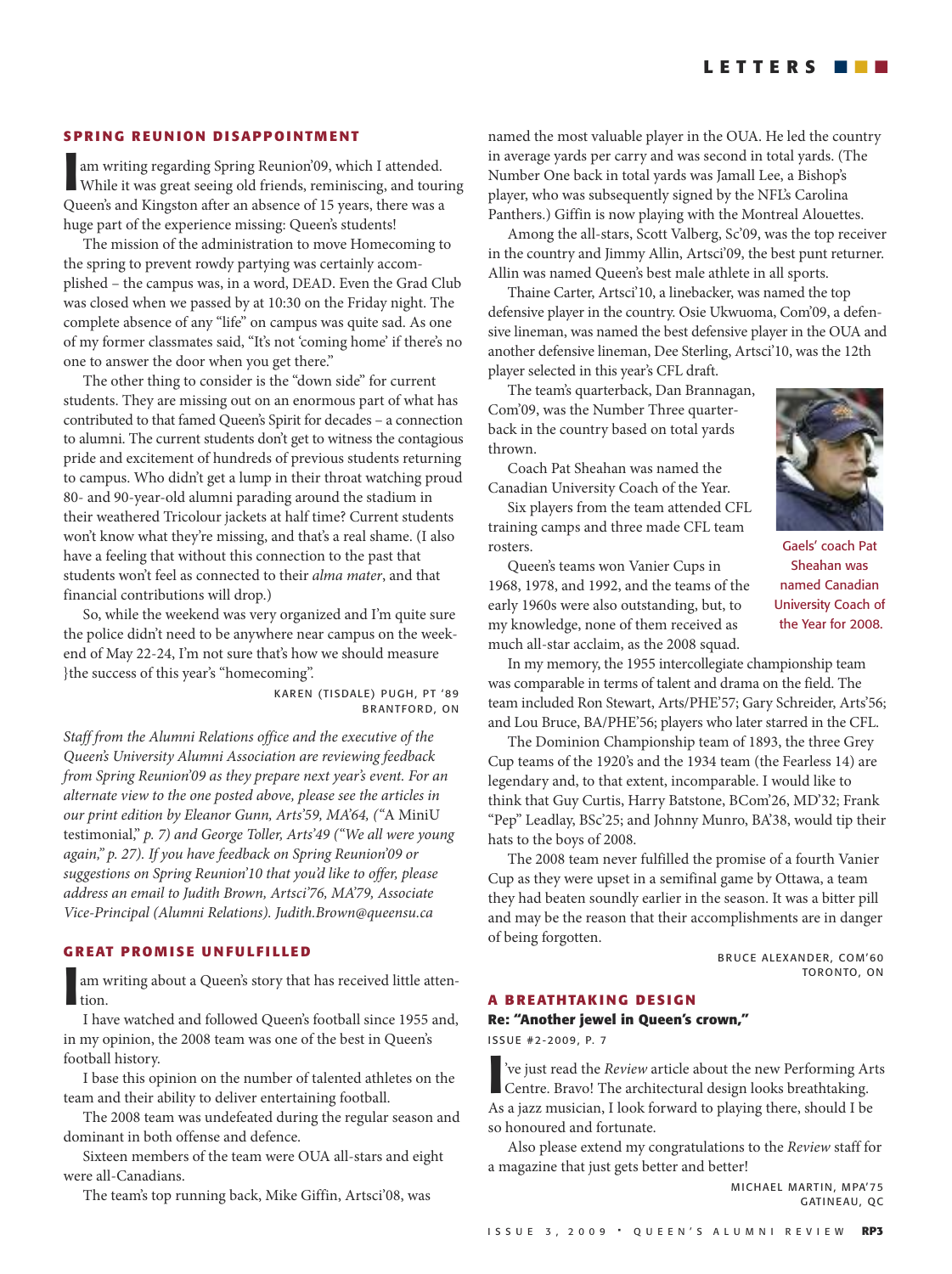## **"Staggered" by the Jenkins Trophy**

For Forbes Pritchard, finally seeing the Jenkins Trophy was a special moment indeed.

The huge trophy – awarded annually to the University's top male graduating athlete in academics and athletics – was donated in 1930 by Pritchard's grandfather Thomas Jenkins. Oddly enough, the Toronto art dealer never lived in Kingston and never attended Queen's.

"I'm staggered," said Pritchard, the 63-year-old Toronto native who has lived in Sydney, Australia for the last 34 years. He was in Canada in mid-June for a grade school reunion and used the opportunity to come to Kingston to see for himself the trophy he'd been hearing so much about. He also took time out to chat with Whig-Standard Sports Editor Mike Koreen.

"I saw the pictures [before he came to Kingston], but I just can't believe the grandness of it," Pritchard told Koreen.

Pritchard's road to Kingston was a story in itself. In 2005, his cousin, James Pritchard, a retired Queen's history professor, saw an episode of the CBC version of Antiques Roadshow that featured the Jenkins Trophy. Pegged as a finely crafted English champagne cistern with solid silver made prior to 1896, the trophy was valued at about \$30,000.

When James Pritchard informed Forbes about the program,



Australian Forbes Pritchard, the grandson of Thomas Jenkins, who donated the Jenkins Trophy to Queen's was bowled over by its size and grandeur.

it piqued his interest to learn more about the Jenkins Trophy. He has since discovered that Jenkins, who ran the Jenkins Art Gallery and Emporium and had deep ties to the Ontario Conservative Party, had clients in Kingston whom he stopped to see when traveling between offices in Toronto and Montreal.

For more information on the Jenkins Trophy, please visit www.queensu.ca

## **Ignatieff memoir has a strong Tricolour hue**

Queen's people figure prominently in federal liberal leader michael Ignatieff 's new book, *True Patriot Love: Four Generations in Search of Canada (Penguin Books, \$30*). the volume, which is part family memoir, part political treatise, uses old letters, diaries, and broader archival materials to illustrate pivotal periods in the lives of his great-grandfather, George Monro Grant, (principal

of queen's, 1877-1902), grandfather William Lawson Grant, MA'94, LLD'23, and uncle George Parkin Grant, BA'39, LLD'76, who was the author of *Lament for a Nation*.

Ignatieff then chronicles his own pilgrimage to retrace his great-grandfather's 1872 journey across canada (with Sanford Fleming, LLD1908) to map the route of the Canadian Pacific Railway. Ignatieff seeds the book with personal anecdotes, such as discovering by chance, in the Queen's Archives, three rolls of birch bark, upon which the Rev. George Monro Grant had written his



sermon notes during his travels across the country.

The book explores how key members of the Grant family defined canada. Ignatieff's grandfather William grant was not a nationally known public figure, like his father, nor a political philosopher like his son. However, Ignatieff uses William Grant's experiences and personal writings to illustrate the lasting effects of the

Great War on his generation and his country. Drawing upon letters written from the Somme trenches in 1916, the author shows William's abrupt transformation from scholar and professor at Upper Canada College to middle-aged soldier.

"Canadians like [William] Grant entered World War I as loyal colonials. Having fought for the mother country, they slowly realized that they were actually fighting for canada, for its right to be considered a sovereign nation," Ignatieff writes.

**AN <sup>D</sup> REA <sup>G</sup> <sup>U</sup> <sup>N</sup> N, <sup>M</sup> PA'07** B



michael Ignatieff is the great-grandson of legendary queen's principal George M. Grant.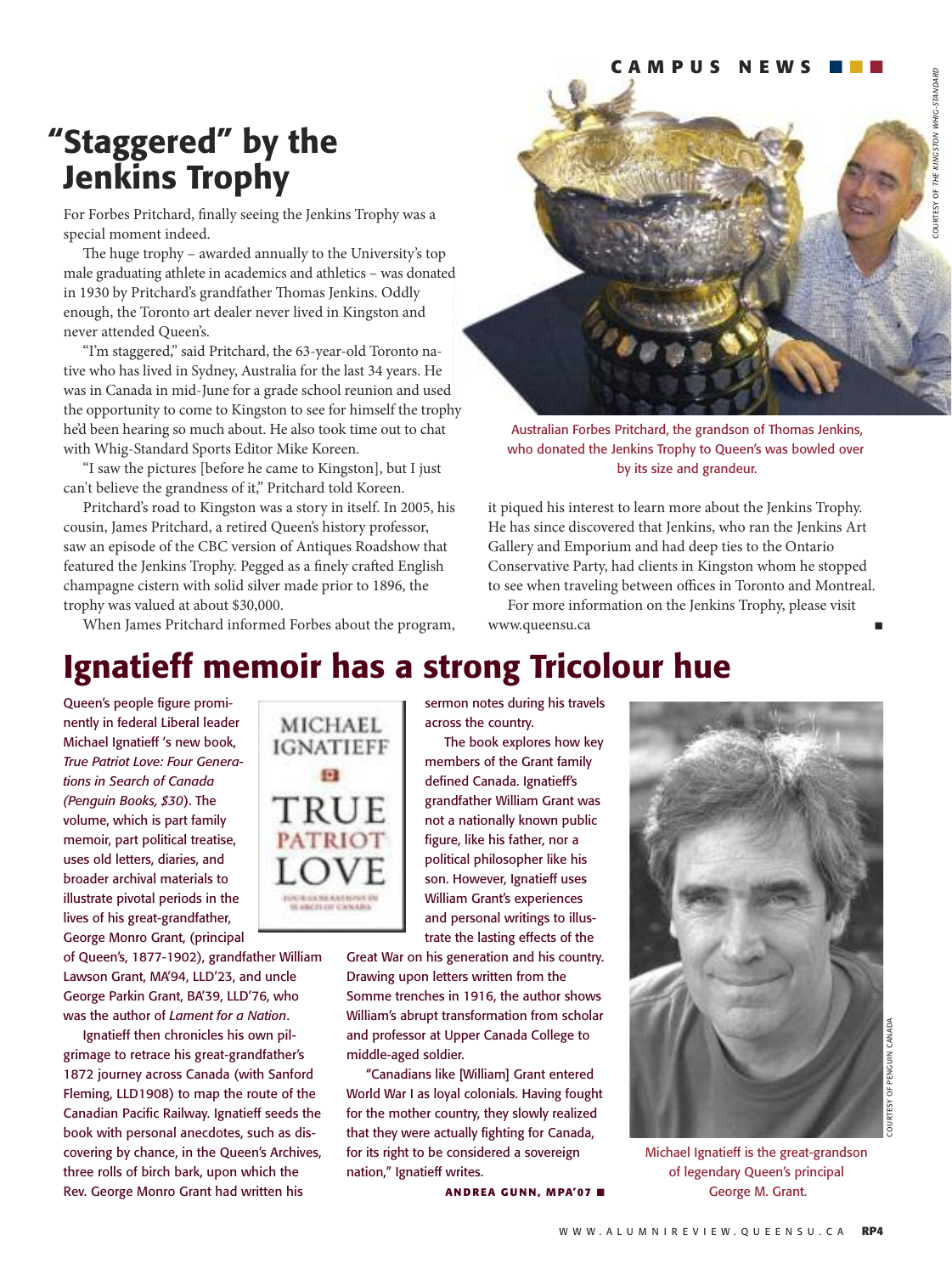# **The accidental principal**

Sure, the University's Principal and Vice-Chancellor-Designate is an alumnus, a noted historian, teacher, author, and editor who also happens to have an extensive background as a university administrator. However, there's a whole other side to Daniel Woolf that may **Surprise you.** Œ

**B Y K E N C U T H B E R T S O N , E D I T O R , Q U E E N ' S A L U M N I R E V I E W**

igston.

I S S u E 3 , 2 0 0 9 • q u E E n ' S a l u m n I r E v I E W **RP5**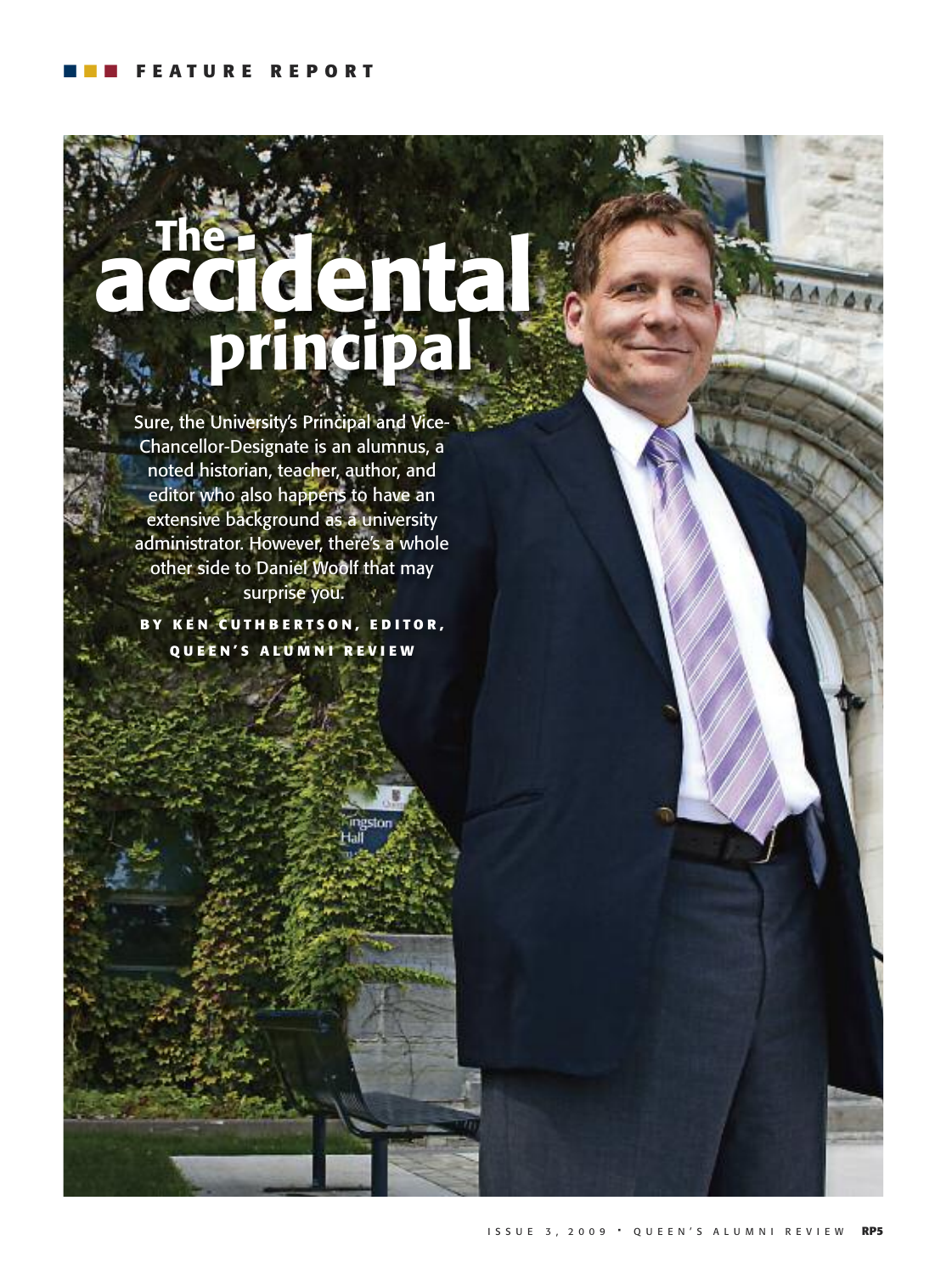**A**<sup>s</sup> he surveys the scene on <sup>a</sup> lazy summer morning in the Mackintosh-Corry cafeteria, Daniel Woolf shakes his head in wonderment. It's not that there's anything remarkable about this particular campus hangout. No, what has Woolf in a reflective mood is the fact he's sitting here today having coffee.

The unlikely string of events that brought about his return to campus have left Dr. Woolf marveling about the unexpected twists and turns his life has taken of late. Understandably so.

After all, prior to his recent move back to Kingston he'd been away from Queen's for almost a quarter century on a career odyssey that included teaching stops at four other Canadian universities.

Now Woolf finds himself back where it all began for him in an academic sense. His appointment as the 20th Principal and Vice-Chancellor of Queen's University is a homecoming of a sort.

When his term officially begins on September 1, Daniel Woolf will be just the third alumnus in the 168-year history of the

University to head the institution, following in the footsteps of William A. Mackintosh, MA'16, LLD'67 (1951-61), and John Deutsch, BCom'35, LLD'74 (1968-74). That Woolf himself is alert to this should come as no surprise; he is, after all, an historian both by vocation and inclination.

Woolf's areas of expertise are the cultural history of Great Britain in the "early modern era" (1485-1730), and the history of historical thought and writing. An internationally

known scholar, he has an extensive publishing history and a wealth of experience as a university administrator. But Daniel Woolf is no fusty, ivory tower academic. He's one bright, hardworking, literate, and genial guy. And he's a "doer," a self-described "glass-half-full" optimist, who isn't afraid to roll up his sleeves, weigh his options and then make tough decisions.

It helps that he's also well-rounded and realistic, a pun-loving sort whose personal interests are as varied as they are down-toearth. Woolf is an avid reader and a big fan of classic movies and '60s television shows. A violinist when he was younger, he loves jazz and has even been known to toot the alto saxophone from time to time. Twice married, he's the father of three children,

Oh, yes, and he's a Canadian nationalist with a global perspective, and as you might have guessed, he's also an unabashed Tricolour booster. As such, he isn't shy about admitting that he regards being principal of Queen's as his "dream job." Still, it isn't a role he aspired to in his student days. Nor was it one that he thought about seriously during his academic career, at least not until recently.

That all changed last autumn. That's when he was contacted by an agent from the headhunting firm that was surveying the North American academic landscape for possible job candidates.

"Nobody dreams of going into university administration or even plans on it. It's not like the corporate world, where you join in the mail room and aspire to work your way up to be the CEO some day," says Woolf. "I became a professor for the same reason as everyone else on faculty: I love teaching, research, and the academic lifestyle."

Even so, the opportunity to serve as principal of Queen's

nobody dreams of going into university administration or even plans on it. It's not like the corporate world, where you join in the mail room and aspire to work your way up to be the CEO some day.

University was too tempting to let pass. "This is a dream job for any academic administrator, especially one who's a Queen's alumnus," Woolf says. "From the moment I was approached, I didn't have the slightest doubt that I *wanted* to be considered for it."

For almost 30 years he has carried positive memories of the six years he spent on campus, 1976-80 and 1984-86.

While he says he's "about as Canadian as you can get," Woolf was born December 5,1958, in London, England, to British parents. His father Cyril is a retired ear, nose, and throat doctor, and his mother Margaret a retired part-time professor of English. The family immigrated to Canada when young Daniel was just 30 months old; he retains dual British-Canadian citizenship. Daniel Woolf is the older of two siblings; his younger brother Jeremy is Managing Principal with the Vancouver firm Abbarch Architecture.

After settling briefly in Chicago, the Woolfs migrated north to Winnipeg, where they still reside. "We spent our childhoods

> there," Woolf recalls, "and I received all of my early schooling there, attending St. John's-Ravenscourt primary school and then St. Paul's High School."

It was during his teenage years that Woolf first became aware of Queen's; several St. John's-Ravenscourt alumni had come east to study here. More recently, other St. Paul's students have also attended Queen's. The University's most recent Rhodes Scholar, Raed Joundi, Meds'11, graduated from St.

Paul's, as did previous Rhodes Scholar Michael Urban, Artsci'06.

As for Daniel Woolf's interest in history, that also emerged early in his life for a couple of reasons: he had some excellent history teachers in school, and his passion for the past runs in the family. His father's brother, Stuart Woolf, was a well-known historian at the University of Essex, where he specialized in modern Italian history and the study of fascism. "When I was about eight we visited Uncle Stuart on a family trip to the U.K., and he gave me a history book, which I still have. It was a bit advanced for me, but I actually read it and it turned me on to the study of history," says Woolf.

"For me, there was never much doubt; it was about 99 per cent certain that I'd at least try to have an academic career, and that I'd study history."

It was with those goals in mind that Woolf came to Queen's in the fall of 1976. He was 17 at the time and living away from his family for the first time – "Not an easy transition," he admits. But he found a home-away-from-home in Kingston, bunking in Brockington House in his freshman year, making a host of new friends, and settling in at the History Department. Located on the second floor of Watson Hall, the department was small in an ideal way. As well, the teachers were top-notch, and the academic standards second-to-none.

"I studied under some amazing professors in my undergraduate years," says Woolf. "The biggest influence on me was exerted by Paul Christianson, but I also did courses with Bill McCready, Christopher Crowder, Gerald Tulchinsky, and many others. The late Stewart Webster, BA'43, MA'44, who was especially kind to me, used to invite students over for tea and conversation. I still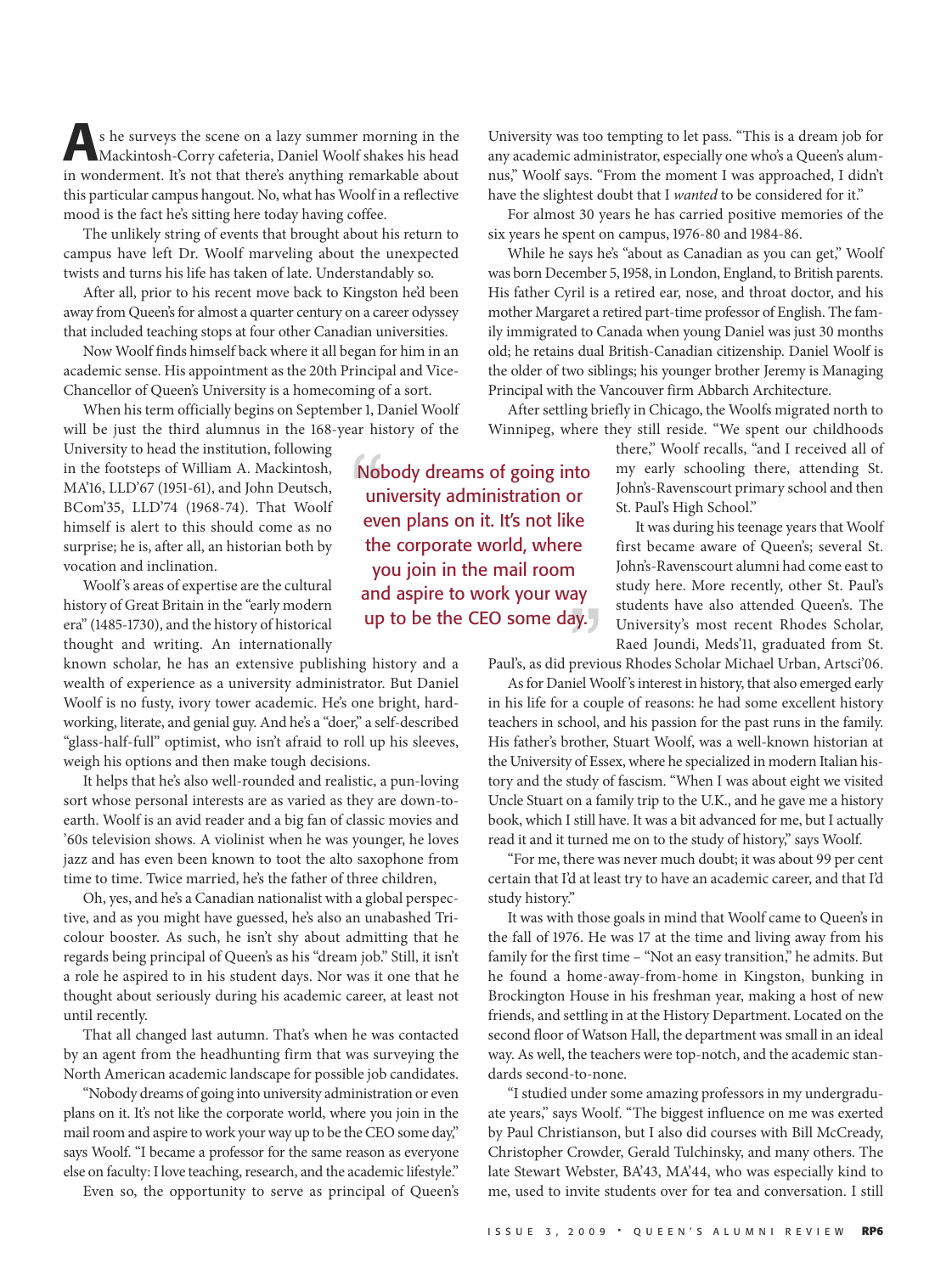remember watching the 1976 Grey Cup game at his house. Those were wonderful times."

Christianson, nowa Professor *Emeritus*,remembersWoolf as an excellent student."He was absolutely first-rate," says Christianson, who still resides in Kingston and visits campus regularly. "I

remember how, in third year, he wrote a paper for a fourth-year seminar course I was teaching. It was so good that I suggested he write something else and keep the first paper as the basis for an independent study project in fourth year."

As you'd expect, Woolf excelled in his undergrad studies.In fact, he did sowell that he

earned a Commonwealth Scholarship in 1980, his senior year. After graduating from Queen's with his Honours BA, he and a couple of classmates, also scholarship winners, went off to England where they continued their studies at Oxford University.

Three years later, Woolf received his doctorate at the tender age of 24. Explains Paul Christianson, "In those days it was possible to go directly from an undergraduate degree into a doctoral program. But even so, most students took five years to earn a PhD. The fact Daniel did it so quickly tells you something about his academic abilities and about the quality of the Queen's undergraduate program at the time."

After spending a term as a sessional lecturer at the University of Birmingham, Woolf returned to Kingston to further hone his teaching and research skills. He did so on a Social Sciences and Humanities Research Council postdoctoral fellowship. His supervisor was,

you guessed it, Paul Christianson.

At the time, Woolf was just another promising young scholar on a campus where there were many promising young scholars. No one paid him any special heed as browsed the stacks in the bowels of the old Douglas Library, taught seminar courses in the

> History Department, or lingered over coffee with colleagues and students in the same Mac-Corry cafeteria where he sits on this day recounting details on his career – past, present, and future.

Woolf's life today is a lot different than it was in 1986, of course. For one thing, his anonymity is a thing of the past. Even on

this day, with the campus still quiet and relatively few people around – the proverbial calm before the coming storm of the fall term, perhaps – the University's principal-in-waiting drawsinquiring glances from other patrons. ("Say, isn't that ...?" goes the whispered refrain.) People in the Queen's community are already starting to recognize "the new guy."

Daniel Woolf would have it no other way. "I plan to talk with a lot of people – students, faculty, staff, alumni, city officials, and local residents – and to listen to what they have to say," he says.

Woolf intends to be "fairly visible" both on campus and in the wider Kingston community. Early indications are that he's already making progress in both regards.

The new principal has been busy making the rounds at Queen's, dropping by various schools, faculties, and departments to say hello. And he has wandered farther afield to introduce himself to



street a few blocks east of the main campus

## I plan to talk with a lot of people – students, faculty, staff, alumni, city officials, and local residents – and to listen to what they have to say.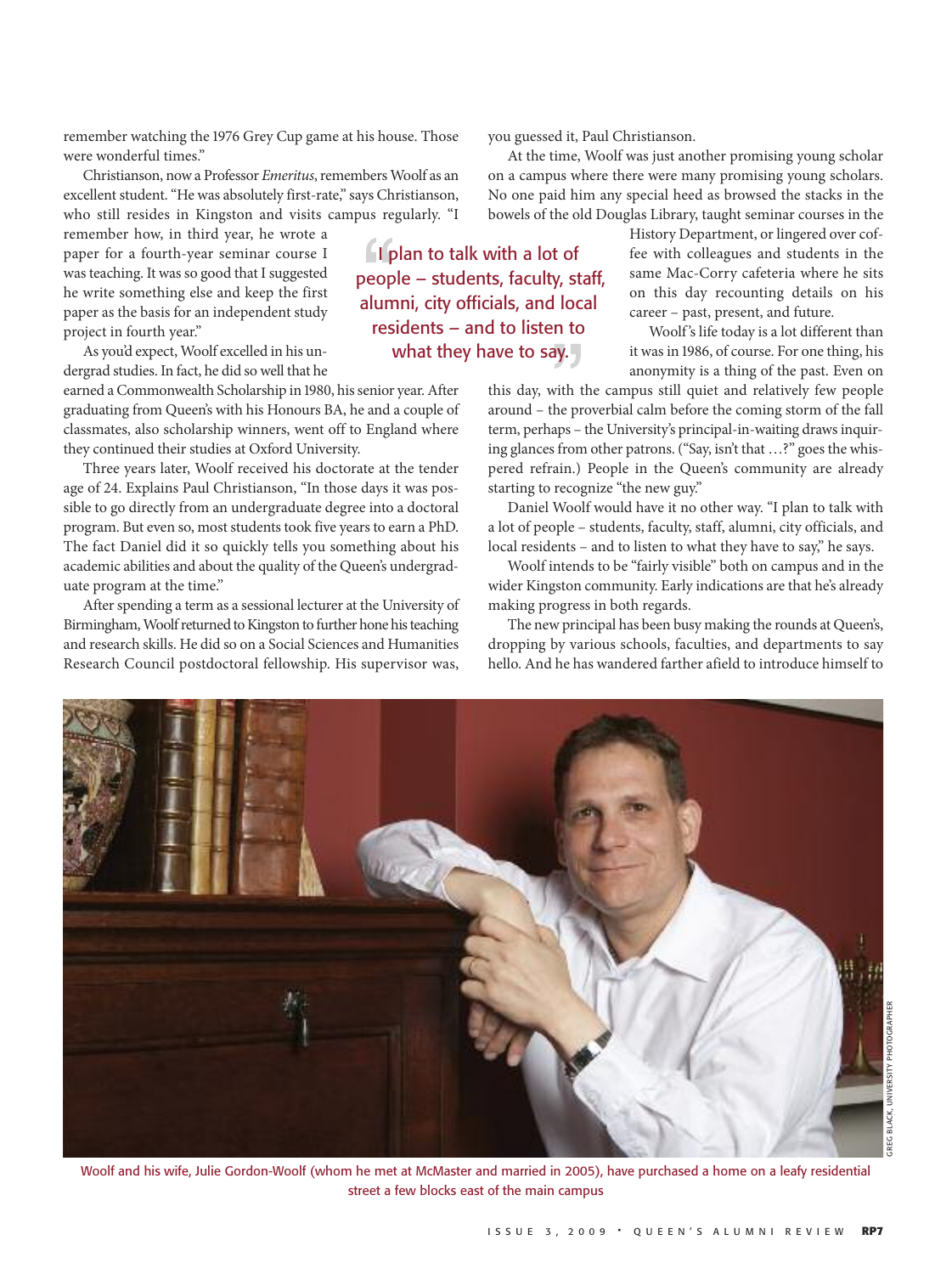Kingston mayor Harvey Rosen, Law'75. Meanwhile, Woolf and his wife, Julie Gordon-Woolf (whom he met at McMaster and married in 2005), have purchased a home on a leafy residential street a few blocks east of the main campus. The new Queen's principal plans to walk back and forth to the office each day, and looks forward to meeting and getting to know his neighbours. Doing so is important, he believes.

"The University has lots of international ties and aspirations, but we can't escape or overlook the fact that Queen's and the City of Kingston are closely intertwined," says Woolf. "Queen's is one of the few Canadian universities that's not the 'University of . . .' But the city's name is actually part of the University's official name: 'Queen's University at Kingston'. I think it's important to remember that."

Given his background, it would be surprising if Woolf was not attuned to such things. After all, he has a keen appreciation for the past and an expert grasp of the dynamics of human history.

Thomas Carlyle, the oft-quoted Scottish essayist and historian of the Victorian era, theorized that it's the great men and women of history – the Napoleons, Wellingtons, and Bismarcks of the world – who drive events and make things happen. Woolf, the historiographer, would likely go along with that interpretation. But it's just as likely that he'd agree with Tolstoy and hasten to point out that it's the little incidents and accidents that, like a pebble in the shoe, resonate and affect the big picture.

As he sips his coffee and reflects on his career to date, Woolf notes it has been a series of unlikely events he never envisioned that have brought him to this stage in his career, to this job at this pivotal time in the University's history

As often as not, he notes, it's an impromptu decision or a few words uttered on the spur of the moment that make a crucial difference, setting in motion a chain of events that can be life-altering.

"The smallest degree of change, a split-second decision, can send you off in a completely new and unexpected direction," he says with a knowing smile.

**T**he culmination of an impressive 12-year career in academic administration, Daniel Woolf's appointment as Principal and Vice-Chancellor of Queen's came about not because of some grand plan, but rather because of a series of those serendipitous twists of fate that Woolf talks about. The seminal one happened in 1997, when he was teaching at Dalhousie University in Halifax.

"A decision I made literally an hour before the competition closed to let my name stand for the position of Associate Dean of Graduate Studies completely changed my career direction," he says. "If not for that, I'd still be a full-time history professor."

Then by way of explanation he hastens to add, "If you do one administrative job reasonably well, you quickly become a candidate for something more senior."

That's exactly what happened in his case. In 1998, Woolf served

**I** think it's important to remember that the principal is also a professor. While my schedule at Queen's won't permit me much time for research and writing, I do hope to keep some of it on the back burner. The same goes for teaching.



The latest Rhodes Scholar from Queen's, Raed Joundi, Meds'11, is a graduate of St. Paul's High School in Winnipeg, the same school Daniel Woolf attended in his youth. Raed *(right)* recently dropped by to say hello to the principal-designate prior to setting off for oxford for the start of the fall term.

a few months as Acting Dean of Graduate Studies. Then in 1999 he was offered a job at McMaster University as Dean of the Faculty of Humanities. And so it went. Three years later, he accepted the plum appointment as Dean of Arts at the University of Alberta (U of A). After seven years on the job, he chanced to catch the eye of that aforementioned academic talent scout. Why he did so is no mystery.

As U of A President Indira Samarasekera commented following the announcement of Woolf's Queen's appointment, "Under

> his leadership… the Faculty of Arts has been able to renew faculty ranks through the appointment of nearly 100 professors, improve administrative and financial structures and significantly increase the faculty endowment. In addition, he has been a strong advocate for the humanities, social sciences, and fine arts and has provided important leadership through this campus and city."

> Having made note of all this, the Queen's talent scout approached Woolf last fall to ask if he might have any interest in returning to his *alma mater* as principal. "I'd have been perfectly happy to stay at the U of A," says Woolf. "It's an

excellent school, and I wasn't actively on the job market. But Queen's is a special place, and coming back here one day is something that Julie and I had actually joked about. I'd said to her that if I could have my ideal career-closing job it would be as principal of Queen's." So in answer to the recruiter's question, Woolf replied sure, he'd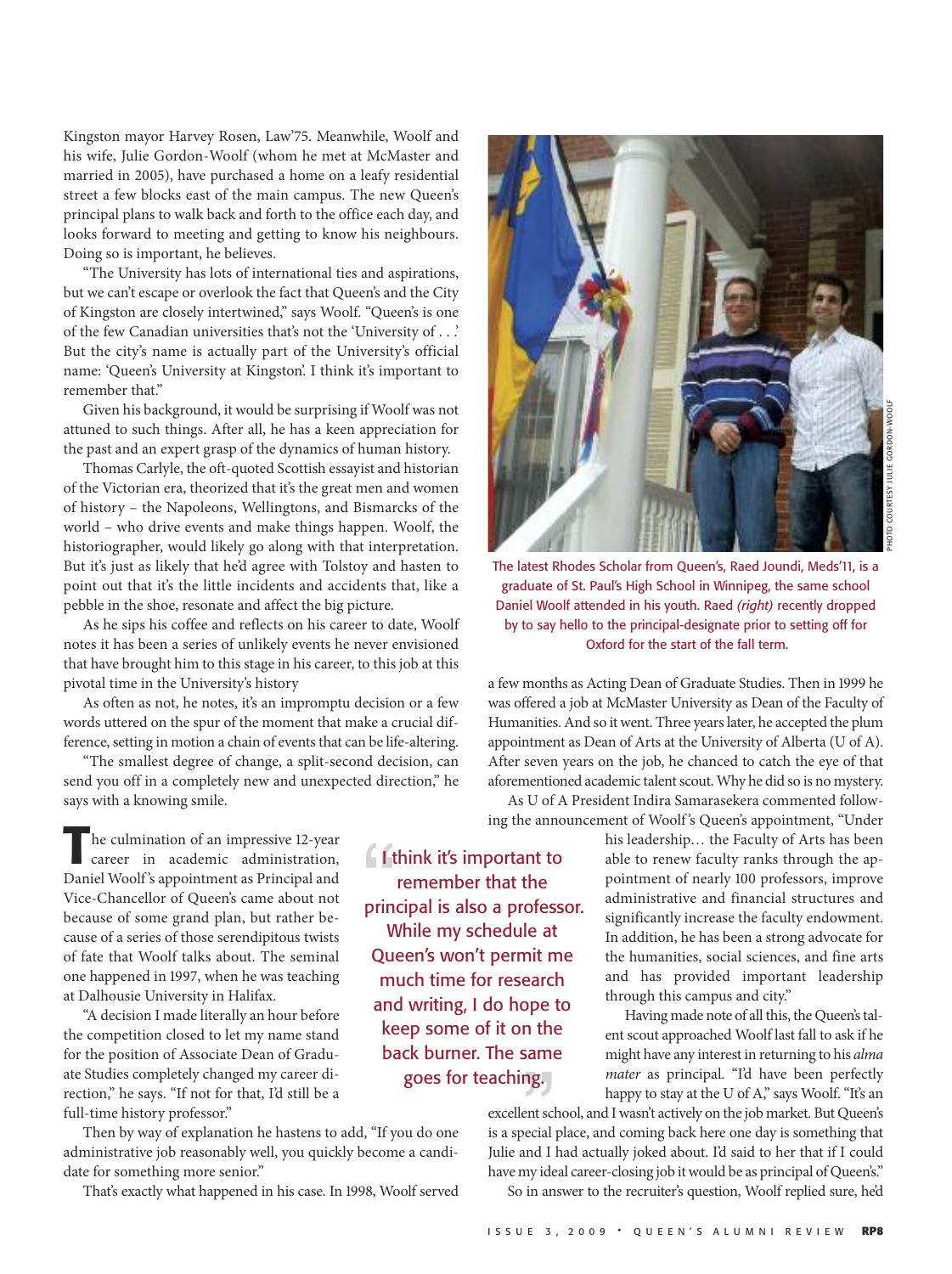like to know more details about the position. One thing led to another, and he was invited to submit a formal application. When he did so, to his surprise (and delight) the Principal Selection Committee, a joint Board of Trustees/Senate advisory body chaired by Chancellor David Dodge, Arts'65, LLD'02, invited him to Toronto for an initial interview. That was just before Christmas.

"Then I was invited for a second interview in Kingston in January. Before I knew it I was back on campus again for the announcement of my appointment," he says.

From that point on, Woolf's life has been one big blur. Things have moved with dizzying speed for him, both personally and careerwise.

Prior to their move 3,000 km east, he and wife Julie had a myriad of issues to resolve. Julie, a health care planner by vocation, was leaving

behind many contacts professionally and on the Edmonton music scene, where she was also establishing a name for herself as a concert harpist.

For his part, Daniel Woolf wanted to make sure his three children, all from his first marriage, were settled and were OK with his decision – Sarah, 20, is a student at McGill; Samuel, 19, is a second-year biology major at Queen's; and David, 16, is finishing high school in Edmonton, where he lives with his mother, Jane Arscott, Artsci'81, PhD'93.

As if all of these personal details weren't enough to keep him busy, Woolf also had to tie up the loose ends on a full slate of U of A administrative responsibilities and on at least two literary projects he had on the go. These included a new book he's writing and his on going efforts as editor of the *Oxford History of Historical Writing*, an ambitious five-volume set that's close to completion. The latter initiative in particular was a concern, as Woolf had to make arrangements to relocate, from Edmonton to Kingston, his editorial assistant and the research materials he's using for the project.

"Keeping up my research while I was a Dean has kept me connected," Woolf explains. "I think it's important to remember that the principal is also a professor. While my schedule at Queen's won't permit me much time for research and writing, I do hope to keep some of it on the back burner. The same goes for teaching."

> Woolf will be doing some teaching this year in the same first-year history course his son took last year and he himself took in 1976.

"Running a course on my own would be unrealistic and not fair to students. But I'll be participating on a part-time basis in undergraduate teaching and carrying on with my graduate stu-

dent supervisions, including a postdoctoral fellow and two PhD students."

The University's new principal is well aware of what he's gotten himself into. Despite the hectic pace of recent events, he has made time to reflect on his life, on academia, and the circumstances that brought him to what may well be the greatest challenge of his career: leading Queen's through one of the most uncertain periods in the school's history.

"I think that the University by and large has maintained itsreputation, but we've got some work to do. Queen's has been caught up to by some other institutions that weren't even on the international radar 10 years ago. We can't just coast," says Woolf. "Fortunately, Queen's has some very distinctive features that no other Canadian university has. One important one is its relatively small size within a research-intensive environment."



As principal, Daniel Woolf will work to preserve and enhance the world-class undergraduate educational experience for which it is renowned while also furthering its reputation as one of canada's top research institutions.

If ever there was a time for queen's people to stand together as a community, this is it.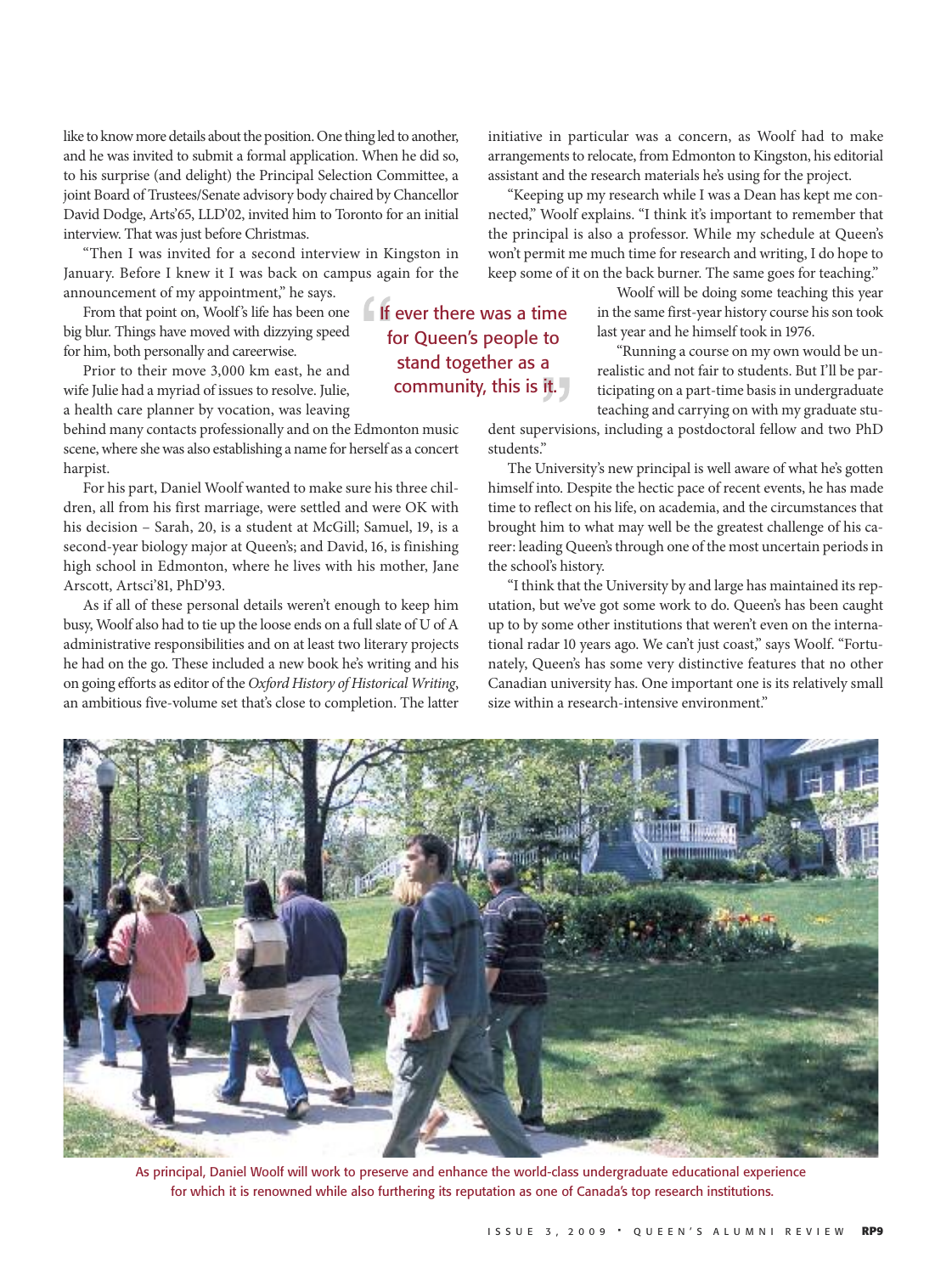Having spent most of his career at similar schools, Woolf has gained some valuable insights into what it is that makes top-tier institutions work.

Says Woolf, "There are some best practices that translate, but most universities tend to be local in their culture. At the end of the day there are only a couple of factors that most universities have in common." Then, he adds with a knowing chuckle, "One is that there's never enough money. The other is that there's never enough parking."

Indeed, both concerns have been longstanding ones at Queen's. However, financial concerns trump all others nowadays. Who says history doesn't repeat itself?

Queen's, like every other Canadian university, is struggling with the after-effects of a recession that has kicked the stuffing out of operating budgets and endowment funds. "While we're grateful for what we do get from the two levels of government, federal and provincial, the level of post-secondary educational funding in Canada is nowhere near what it should be, given where this country aspires to

be in the world as a society and as an economic power."

To compensate, Woolf feels that Queen's will need to "look at some alternative funding sources and be creative." He's still considering the possible options and isn't ready to offer up any specifics. Further cost cutting may be necessary, Woolf cautions, but he notes there's not much left to pare away from faculties' discretionary teaching budgets without hitting bone.

"Principal Williams has set up several task forces to look at aspects of the University's operations," Woolf says,"and these groups have already set the tone for some of what we'll be doing. I hope we can build on what they've started."

Another key element of the University's financial health figures to be alumni and campus community support. Woolf regards both as being vital.

With that in mind, he has a two-pronged strategy in mind. He's planning to go on a cross-country "listening tour" to meet as many Queen's people as possible, listen to their suggestions, and answer their questions. Closer to home, he hopes to follow a similar course on campus, holding town hall meetings – something he did with success at the U of A – sitting down with student, faculty, and staff groups, and making time to talk with people informally on daily walks across campus. All of this is related to a belief in the value of community and in that wonderful intangible thing called "Queen's spirit."

Says Woolf,"We have to take the approach that while each unit or individual in the Queen's community may not benefit from every initiative, and some may even have to give up some things they value, hopefully the institution itself will benefit, and in the long run, that's a good thing for us all.

"You know, Principal Williams made a marvelous statement at the May Board of Trustees meeting when he said that we all have our individual or local interests – whether as members of an association or as members of the various faculties, schools, and departments – but if ever there was a time for Queen's people to stand together as a community, this is it."

Woolf cautions that there can be no denying that Queen's and its peer institutions all are vying to recruit the best and the brightest young faculty and students. These same schools are striving to attract research dollars, government support, donations from alumni and other supporters, and positive media attention.

As if all of this isn't enough to keep him hopping, Woolf knows he and his administrative team have a number of Queen's-specific issues to wrestle with, issues that go to the very heart of what this institution is all about.

For one, how can the University preserve and even enhance

the world-class undergrad educational experience for which it is renowned while also furthering its reputation as one of Canada's top research institutions?

For another, how does Queen's celebrate and honour its rich Gaelic traditions while also ensuring that the campus is ever more diverse and inclusive?

And then there's the work that needs to be done to improve town-gown relations and re-

lated issues of student behaviour and rowdyism. Both are on Woolf's "to-do" list. "I have some concerns that as a society we've lost some of our awareness that attending university is, in fact, a form of social contract between students... and the general public," he says.

"While students in aggregate are at the centre of what we do, students as individuals shouldn't assume that university is all about them, nor that it is an entitlement. A university is doing its students a disservice if we teach them that their four years on campus are entirely about their gratification. I don't like the 'me-centred' marketing approach I've seen come out of a lot of universities lately. I'd like Queen's to be positioned differently.

"In Principal Grant's day Queen's was all about producing citizens, public servants, and leaders. I think we need to recapture some of that commitment to service and that we have an abundance of students who are already so committed."

Woolf is keen to do whatever he can to encourage students to make what he calls "adult choices". The small minority who don't make those choices or who refuse to do so will be held accountable, as adults are. By the same token, the new principal is also eager to reward the kind of positive, socially responsible behaviour the vast majority of Queen's students exhibit."I like the 'community-service learning' programs which exist at some institutions. I'm also very interested in what could be called a co-curricular transcript. Those are experiential activities that students do outside the academic sphere that they don't currently get credit for. I'd like to look at some ways to report that."

And finally, Woolf knowsthat as principal he will have to spend a lot of time tending to the University's bottom line, a concern of every principal from the Rev. Thomas Liddell in 1841 to Woolf himself in 2009. Seldom in living memory has the University's financial situation been more challenging. As Principal Tom Williams has so succinctly put it, "It can no longer be business as usual."

Queen's is still working its way through the after-effects of a

I don't like the 'mecentred' marketing approach I've seen come out of a lot of universities lately. I'd like Queen's to be positioned differently.

I S S u E 3 , 2 0 0 9 • q u E E n ' S a l u m n I r E v I E W **RP10**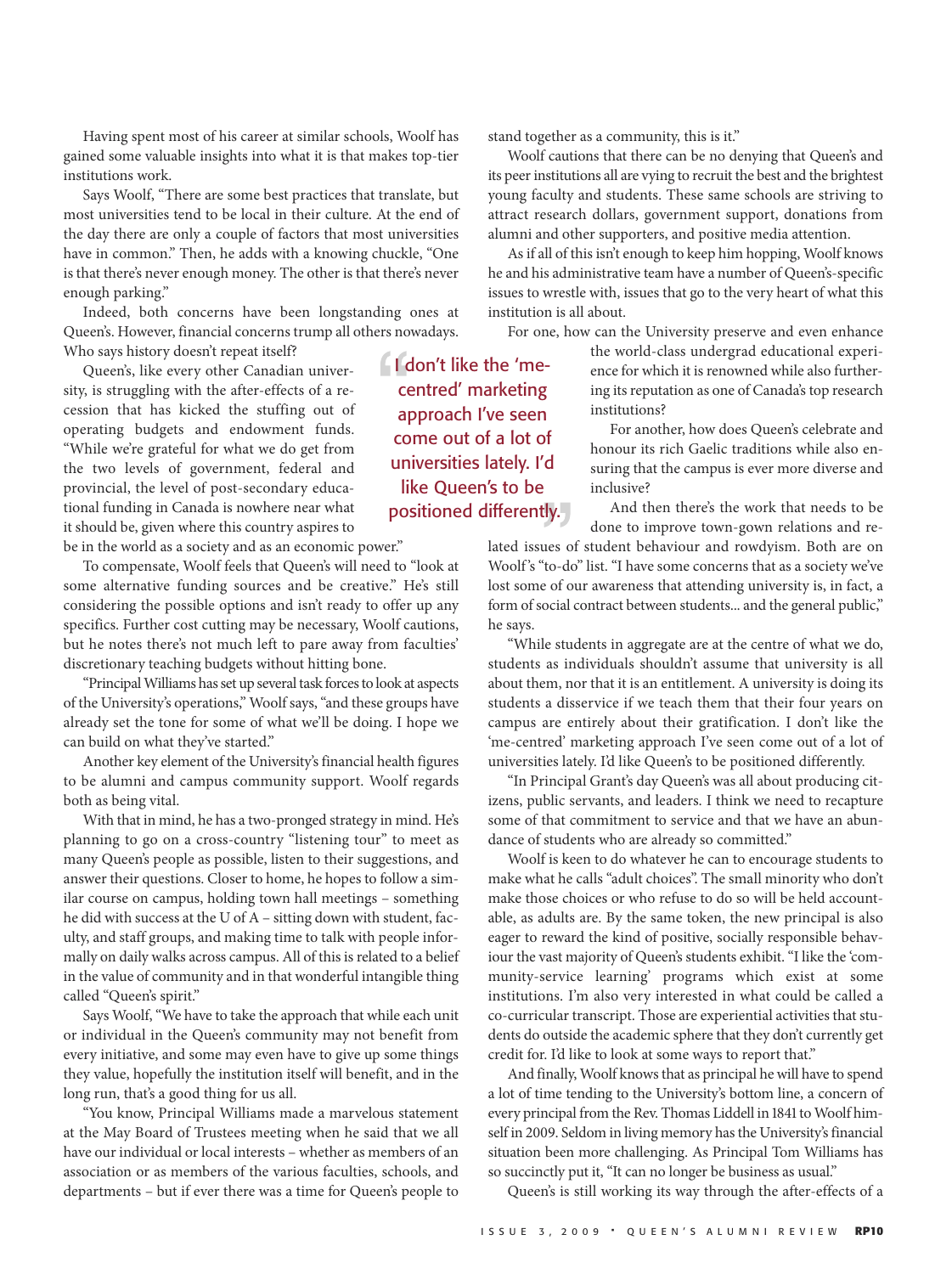"perfect storm" of financial factors that hit last year. It blew in just as the University was in the midst of a long-overdue and essential revitalization of its aging campus infrastructure and a number of big-ticket capital projects – most notably the Queen's Centre.

As it happened, the timing couldn't have been worse. But who could have seen an economic meltdown of this size and intensity coming?

"Do you remember how during the 1992 U.S. presidential election campaign Bill Clinton had a big banner made up that read, 'It's the economy, stupid'?" Woolf asks. "I'm tempted to have a similar banner in my office that reads, 'Is this decision good for Queen's?' I'd look at it every time I make a decision."

No matter, banner or no banner. There we have it. Daniel

Woolf will tell you that coming in he was well aware of the issues and problems he'd be dealing with. If anything, this has made him more determined than ever to find solutions to the University's problems, to succeed as principal, and to do his bit for the institution that he loves.

If anyone can pull it off, his mentor and friend Paul Christianson says it's Daniel Woolf. "This may not be the greatest time to be starting a term as principal, but Daniel is a very bright person, and I have every faith that if anyone can provide strong, capable leadership and solve the University's problems, he can."

The twists and turns of fate be darned, you have to believe that somewhere Thomas Carlyle no doubt is nodding his head in spirited agreement.

#### **10 THINGS YOU DIDN'T KNOW ABOUT DANIEL WOOLF**

- **1 WHAT'S YO UR FAVO URITE SP OT O N CAM PUS?** "That's a toss-up between the stacks in the Douglas Library and the waterfront by leonard field."
- **2 WHAT'S YO UR FAVO URITE Q UE E N'S M EMO RY?**

"that's also a tough one. there are so many. but one that comes up again and again is the memory of my first day on campus and meeting my Gael Group in September 1976. Another is my summer working for the late George Rawlyk in the Queen's Archives in 1979 on the history of Queen's Theological College."

## **3 YO U'RE AN AVI D MOVI E BUF F. WHAT ARE YO UR TH RE E ALL-TI M E FAVO URITE MOVI ES?**

*Twelve Angry Men, Godfather Part II,* and *Spartacus.*

**4 I F WE LO O K, WHAT BO O KS WO ULD WE F I N D O N YO UR N I GHTSTAN D?**



The waterfront near Leonard Hall, popular with walkers, is one of Daniel Woolf's favourite spots.

the latest *Dilbert* collection; the collected Poems of t.S. Eliot; Steven Sample, *The Contrarian's Guide to Leadership*; Jill bolte taylor, *My Stroke of Insight*, Jawaharlal nehru, *Glimpses of World History*; abraham Pais's biography of J. robert oppenheimer; and John Sandford, *Wicked Prey.*

#### **5 WHAT M US IC D O YO U HAVE O N YO UR I P O D?**

"there's lots of jazz, all periods from new orleans to contemporary – heavy on the be-bop era and on contemporary female jazz vocalists. I also like classical music, with lots of harp stuff, as my wife is a harpist, and violin (which I used to play). And there are lots of late '60s and '70s groups, especially Steely dan and the moody blues, and various contemporary canadian female alternative pop vocalists such as Sarah harmer, mae moore, and basia bulat."

**6 WHAT'S YO UR FAVO URITE TREAT?**

"Wine gums, but I'm also a cheese lover and have a decent scotch collection."

**7 ARE YO U A CAT O R A D O G PERSO N?**

"I'm definitely a cat person. We have three of them."

**8 WHAT'S YO UR FAVO URITE VACATI O N G ETAWAY?**

"What's a vacation? Seriously, my favourite vacation getaway is a toss-up between anywhere in Italy and london. Julie and I are also keen on Australia and would love to go back there some day."

#### **9 WH EN YOU'RE NOT WORKI NG, WHAT ARE YOUR HOBBI ES?**

"reading, very occasionally playing the saxophone, listening to music, and watching old movies and '60s tv shows."

#### **10 I F YO U HAVE O N E, WHAT'S YO UR MOT TO I N LI F E?**

"I have two, in fact: 'today's adversity or misfortune may open the door to new and positive opportunities,' and 'the solution to one problem may very well be found in another problem.'"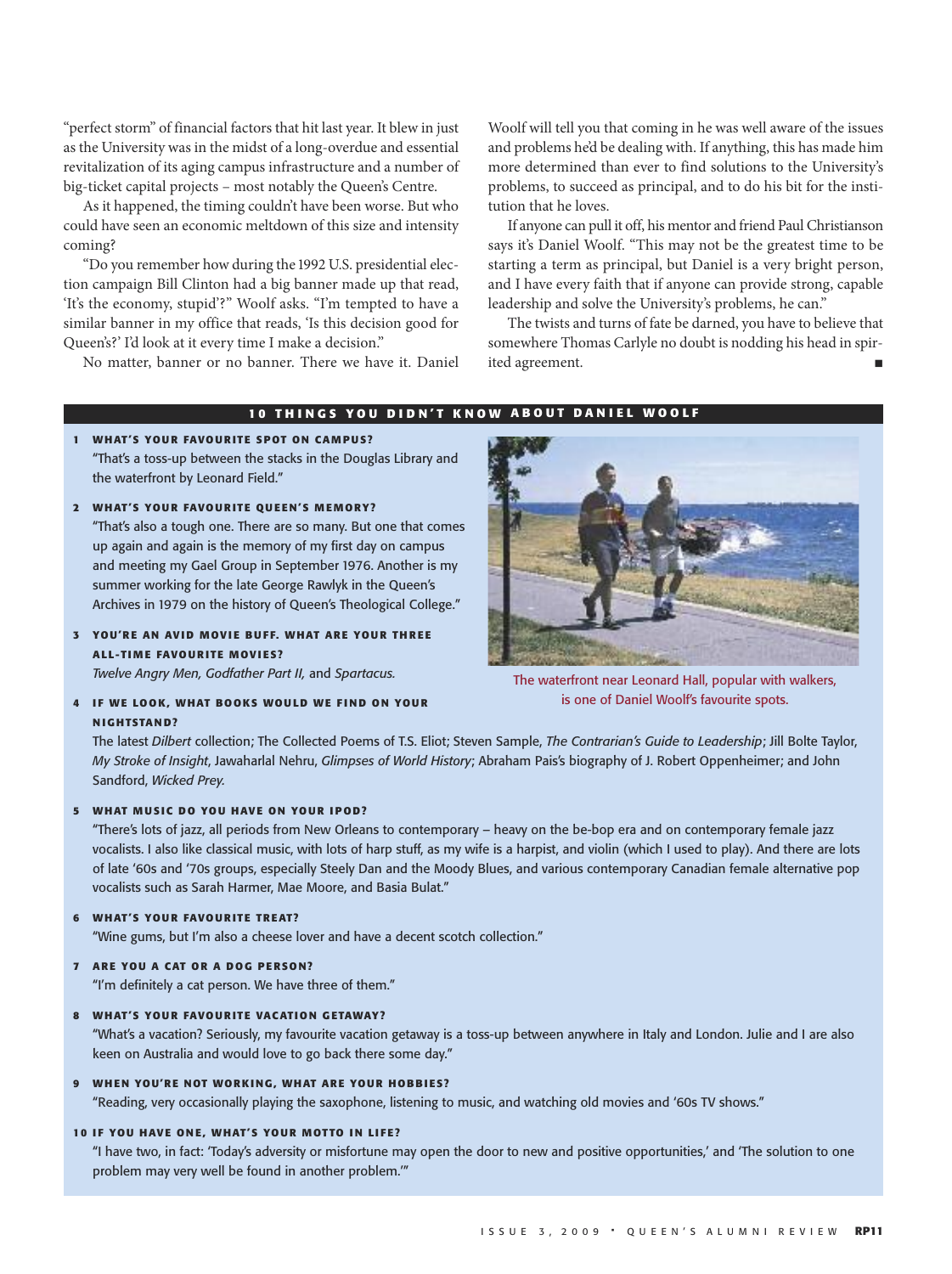# **kindness milk ofhuman The**

as **CAROLYN MASKENS, ARTSCI'09,** explains, when she set out to raise a bit of money to help improve the lives of the children at an orphanage in the East african nation of kenya, she and her kenyan friends were amazed by the response.

**I** graduated from Queen's this spring with an honours degree in Life Sciences. I'd like to share with you an exciting story of what individual action and dreams can accomplish. In just 9 months I graduated from Queen's this spring with an honours degree in Life Sciences. I'd like to share with you an exciting story of what raised \$20,500 for an orphanage in Kenya. I'm hoping that by sharing my story with other members of the Queen's community, it will inspire people to consider their own potentials.

In May 2008, when I was 22 and going into my final year at Queen's, I volunteered with an organization called Global Volunteer Network, which assigned me to work at an orphanage in Kenya. While I was there, the children suffered from an outbreak of a fungal infection. Many of them were covered in open, oozing sores, and a visit I made to the medical clinic would change my life forever. I'd never seen children suffering from such ailments as a result of malnutrition.

Returning home to Peterborough, Ontario, I founded Kenya Hope 2009, a fundraising initiative for Shelter orphanage, which



carolyn maskens, artsci'08, with some of the children at the Shelter orphanage near Nairobi, the Kenyan capital.

is located 40 km from Nairobi, the Kenyan capital. The director of Shelter, Mary Muiruri and I decided the best way to improve nutrition would be to provide milk for the children. With that in mind, I started out with a small donations box in my father's office. This initiative soon grew into a web site, was featured in the *Peterborough Examiner* newspaper, and gained the support of St. Catherine Elementary School. My initial goal was to raise \$5,000 for the orphanage to donate two dairy cows and support them for one year.

I began fundraising in August of last year, but by Christmas I'd almost reached my goal, and so I upped my target to \$8,000. One thing led to another, and by the time I left for Kenya this May, Kenya Hope had received more than \$20,500 in donations. I was amazed at how much I'd been able to accomplish with only the assistance of my family and the people in my hometown whose generosity has made my dream a reality for the orphanage.

Mary Muiruri was blown away when I returned with four times the amount of money that I'd hoped to raise. She couldn't believe *how much* money Canadians had donated.

Seeing the smiling faces of the children I'd met on my previous visit was heartwarming and made my efforts seem so much more worthwhile. The youngsters all recognized me and were surprised and thrilled that I'd come back.

Getting down to business, Mary and I set up a budget and devised a plan to make the best possible use of the donated funds. Our first priority was the Milk Project, which would bring milk to the orphanage. I just couldn't wait to see this become a reality.

We used some of the money, \$2,900, to buy two big, beautiful Holstein cows from a local livestock breeder. These two animals were soon providing the children with a total of more than 50 litres of milk each day.

The children at St. Catherine Elementary School in Peterborough, a large contributor to the Kenya Hope 2009 fundraising campaign, named one of the cows "Hope" based on the motto of Shelter: "Giving life a new hope."

I thought it would be appropriate to name the other cow "Tumaini" (pronounced "Too-my-een-ie) which means *hope* in Kiswahili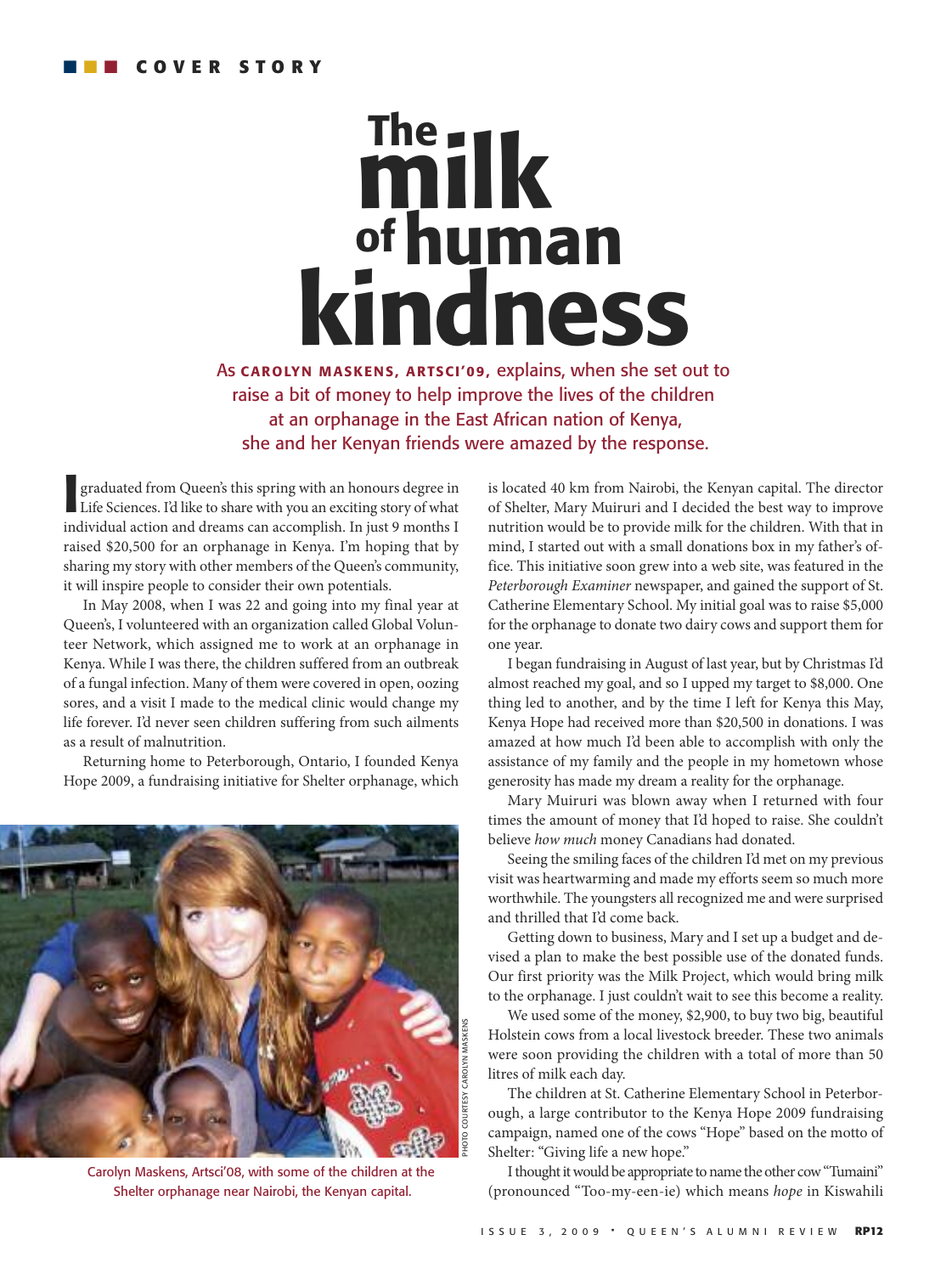

carolyn poses *(left)* with one of the two holstein dairy cows she raised money to buy. Milk from the animals is used to help improve the nutrition of children at the Shelter orphanage *(below).*



PhotoS courtESy carolyn maSkEnS

(one of the two national languages of Kenya, English being the other).

The cow we named Hope produces 22 litres of milk each day, while Tumaini produces 38. The animals are milked three times daily – at 4 am, 1 pm, and 6 pm due to the high volume of milk production. The milk is then boiled for 30 minutes prior to the children drinking a glass of warm milk in the evening. They absolutely love it.

As the temperature drops in the evening, it becomes quite cool, and having a warm glass of milk before bed is a marvelous treat for the kids. After being offered a glass multiple times, I tried a sip for myself and was shocked at how sweet it is. The milk tastes as if sugar has been added to it. It's not bitter and is surprisingly delicious.

In case you're wondering, dairy meal is a staple of the cows' diet, and there was enough money to provide it for the coming year. My new goal for 2010 is to continue with fundraising in order to sustain the milk project beyond next summer. I now hope to raise \$5,000 for the purchase of dairy meal for the following year and to cover the cost of breeding the cows so the children can continue to have milk.

Fundraising efforts on behalf of the Shelter are ongoing, and individuals can view the sponsored projects by visiting the website www.kenyahope2009.com.

I'm also exploring the possibility of publishing a children's book based on Tumaini and the orphans in hope of providing long term support for Shelter through its sale.

Other projects that were developed and completed while I was at Shelter included starting a library. We bought several hundred books, painted bookshelves, finished the shelves with lockable glass sliding doors, brought electricity to the library and built a large table at which the children could read and study. Additionally, we bought one tonne of food. This consisted of a month's supply of maize, maize flour, porridge flour, rice, and beans. The farm project entailed digging a 100-metre trench, two feet wide by three feet deep, to expand an irrigation system to Shelter's garden, purchasing 100 metres of plastic piping, a variety of seeds and fertilizers. A health and first aid supply initiative was also initiated and designed to take care of minor complications and provide vitamins for the malnourished children.

As you can imagine, this has been a very exciting year for me, my community, and for the children at the Shelter. I'm delighted to share this story with you and other members of the Queen's community. I hope you'll find it as inspirational to read about as I've found it to be involved with. Oh yes, and all donations are most welcome and go directly to Shelter and will be put to good use.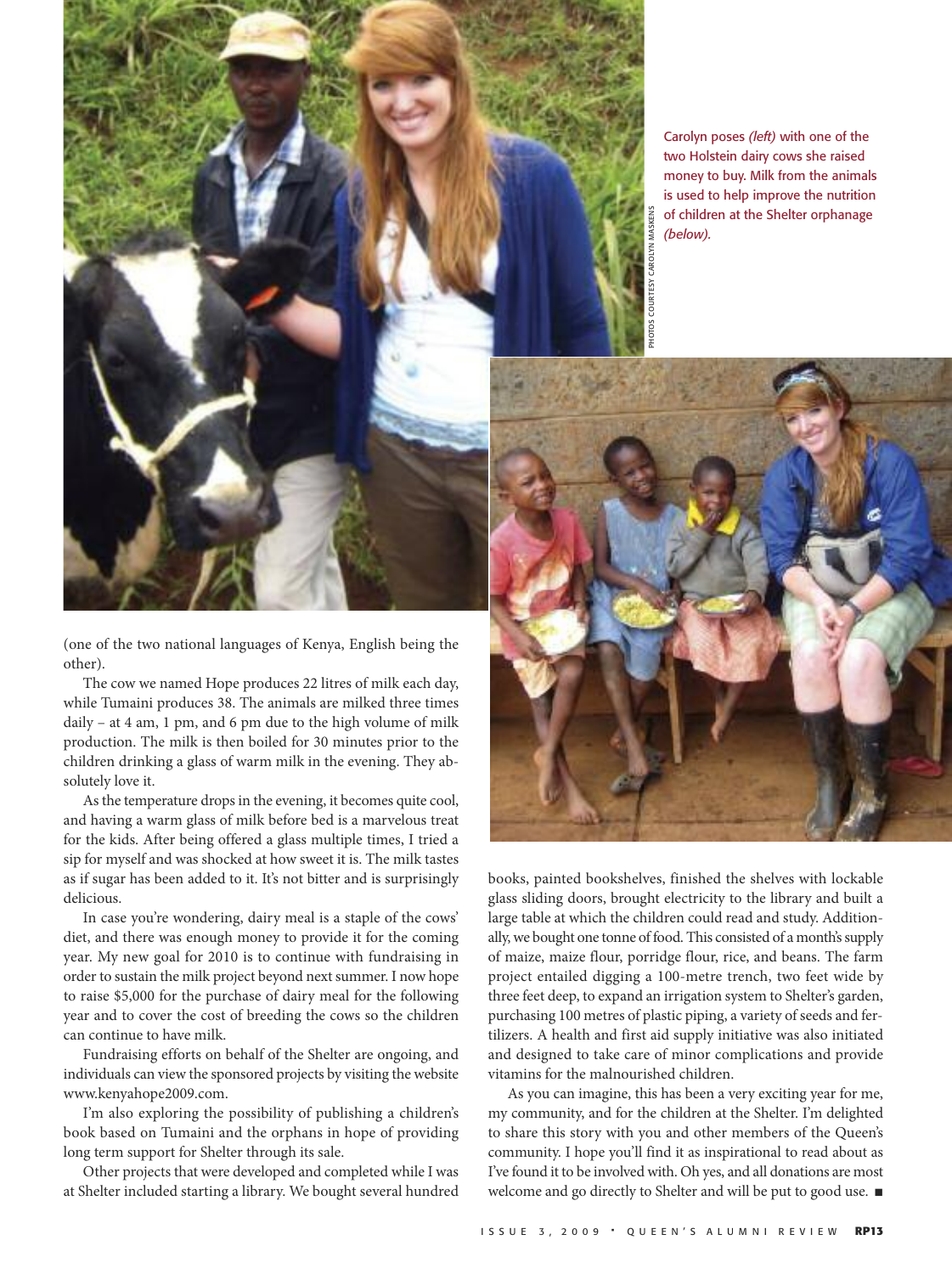# **away from home home A**

thanks to visionaries in the 1920s and the 1970s and continuing donations, mature women who are the victims of "education *interruptus*" have the Ban Righ Centre as a campus oasis of practical help, intellectual stimulation, counseling, and companionship along the way to a degree.

## **B Y L I N D Y M E C H E F S K E**

**T**here's something special about Lisa Figge, Artsci'08. <sup>A</sup> Fine Arts graduate and current Master of Environmental Studies student, Lisa didn't find her way to university via the usual route. In fact, on meeting her, it's hard to imagine

When Lisa began her undergraduate studies at Queen's in 2003, she was able to take only one course as a "test" of her capability. She chose English 160 with Prof. Tim Conley. While she

that she has ever taken a conventional path in life.

When she entered kindergarten in Manitoba, Lisa stopped talking. Furthermore, she didn't learn to read until she was in Grade 7. And yet, as Lisa says, "Somewhere inside me there resides an underlying confidence that I can do anything. It seems a strange quality in light of how my early life unfolded."

She came to Queen's as a mature student in 2003. A wife and mother of two children, she had already had a career as an aircraft technician in the Canadian armed forces, where she excelled at both the rigorous physical demands and the technical side of her job. However, her military career and ambitions were cut short when Lisa was diagnosed with relapsing-remitting Multiple Sclerosis (MS). Strangely enough, she credits her subsequent academic success to the disease."If I hadn't come down with MS, I'd probably have finished up my years in the military," she says.

Lisa is now combining her concern for

the environment and contemporary issues, with her artistic talents. She is exploring the concept of art as research – and as a means to show ecological citizenship. In her studio space in Ontario Hall, she is creating and building art installations for an exhibition that will comprise one component of her graduate studies. Her art reflects her experiences – components of technicality juxtaposed with thoughtfulness and unique beauty. It brings an elegant symmetry to her unconventional voyage through life.



Lisa Figge, Artsci'08, is one of the many mature female students who have found a home away from home at the Ban Righ Centre.

was waiting for the bus one day that fall, another student pointed out the Ban Righ Centre, advising Lisa that it was a place for "for mature women." Several weeks later Lisa made her first visit to the Centre. What she found there was practical help when she needed it, along with healthy doses of camaraderie and support – and, quite often, lunch. "I still marvel at my audacity," she says. "When I wonder where I got the courage and confidence to try new things that I [had] no business doing, I have at least one answer: the Ban Righ Centre."

Over the years, countless other students have voiced similar sentiments and continue to do so. One of them, Jillian Burford-Grinnell, Artsci'09, who's working toward a Master's degree in Gender Studies, did her first year at Queen's in 1994-95, and then paused for more than a decade as she got married and had three children. Jillian's parents – Barbara Rubin Burford, Law'83, and Rob Burford, Artsci'81 – both completed their studies while Jillian grew up in Queen's daycare and the Victoria Public School, now home to the Queen's School of Business.

When Jillian arrived back on campus in 2006 as a mature student, she went straight from the Registrar's Office to the Ban Righ Centre."Over those next few years, I studied, wept, laughed, slept, and partially raised my children, all at the Centre," she says.

The recipient of the Carol Kinnear Award (2006), the Mildred Kwalters Award (2006), and the Bonnie Award (2008, 2009), Jillian says she doesn't know if she would have made it through her undergrad years without the Centre's practical and financial support.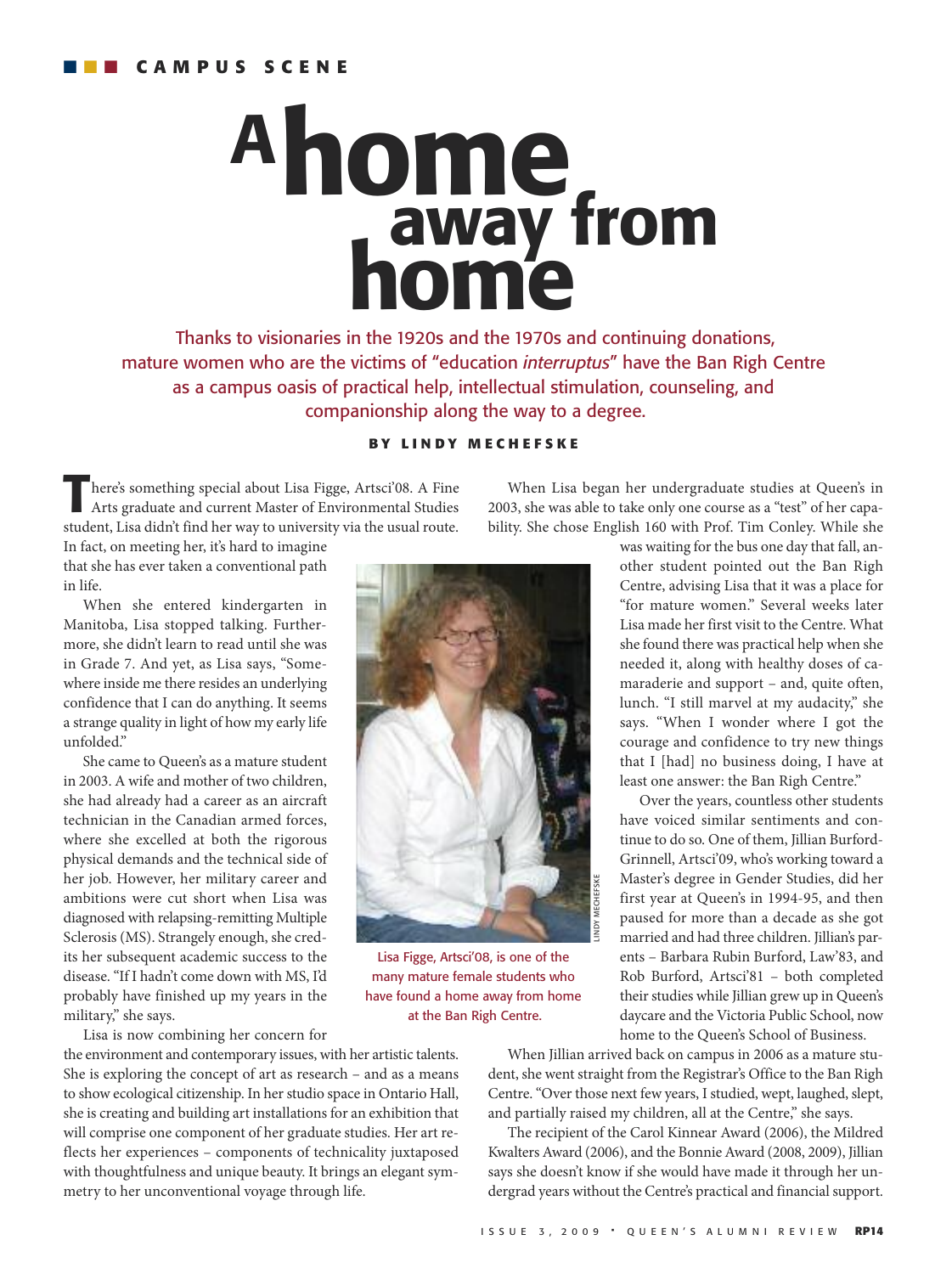

In 1974, the Ban Righ Foundation purchased the former home of W.E. McNeill, LLD'47, at 32 Queen's Crescent (now called Bader Lane), and it became the Ban Righ Centre for the Continuing Education of Women. the ban righ residence *(inset)*, originally for women only, was built in 1925 and was the first residence on campus.

The roots of the Ban Righ Centre date back loosely to the 1920s, when the Alumnae Association and faculty wives approached the Board of Trustees to ask for matching funds to build a women's residence on campus. As indomitable alumna-politician Charlotte Whitton, MA'17, LLD'41, liked to tell it, rumour had it that the Trustees approved the arrangement only because

they believed the women would never be able to raise sufficient funds. But through hard work, practicality, networking, and ingenuity (and more than a few bake sales), by 1923 the women had raised \$80,000. That was enough to shame the Board into matching that sum from the University's endowment funds. Thus Ban Righ Hall (the words"Ban Righ" are Gaelic for"Hall of the

Queen") was built. The oldest residence on campus, it was officially opened in 1925 by the Viscountess Byng of Vimy.

By the early 1970s, through years of prudent financial management, the Ban Righ Residence Board had saved a substantial sum of money and wanted to spend it on something worthwhile. When the university took over the management of all the women's residences, making some of them co-ed, a committee of the Ban Righ Board headed by former registrar Dr. Jean Royce, BA'29, LLD'68, established the Ban Righ Foundation, which was entrusted to look after the accrued savings. In 1974, the Foundation found an ideal use for those funds, and the old W.E. McNeill home – a handsome old brown brick house at 32 Queen's Crescent (now called Bader Lane) became the Ban Righ Centre for the Continuing Education of Women.

**The oldest residence on** campus, [Ban Righ Hall] was officially opened in 1925 by the Viscountess byng of vimy.

More specifically, the Foundation supports continuing education of mature women (purposefully defined in inclusive and fluid terms). Practical assistance – a fax, photocopier, computers, a kitchen, and limited financial aid–is available, as are a visiting speakers program and a homey drop-in centre.

The current staff consists of director Barbara Schlafer, MEd'96; student advisors Gamila Abdalla, Artsci'00, and Lisa Webb; and Administrative Assistant Karen Knight.

Through a combination of prudent fiscal management and generous donations, mostly from Queen's alumnae, plus special scholarships and bursaries, the Ban Righ Foundation is working to continue its inherited and noble goals. It continues to support a Queen's education for determined women.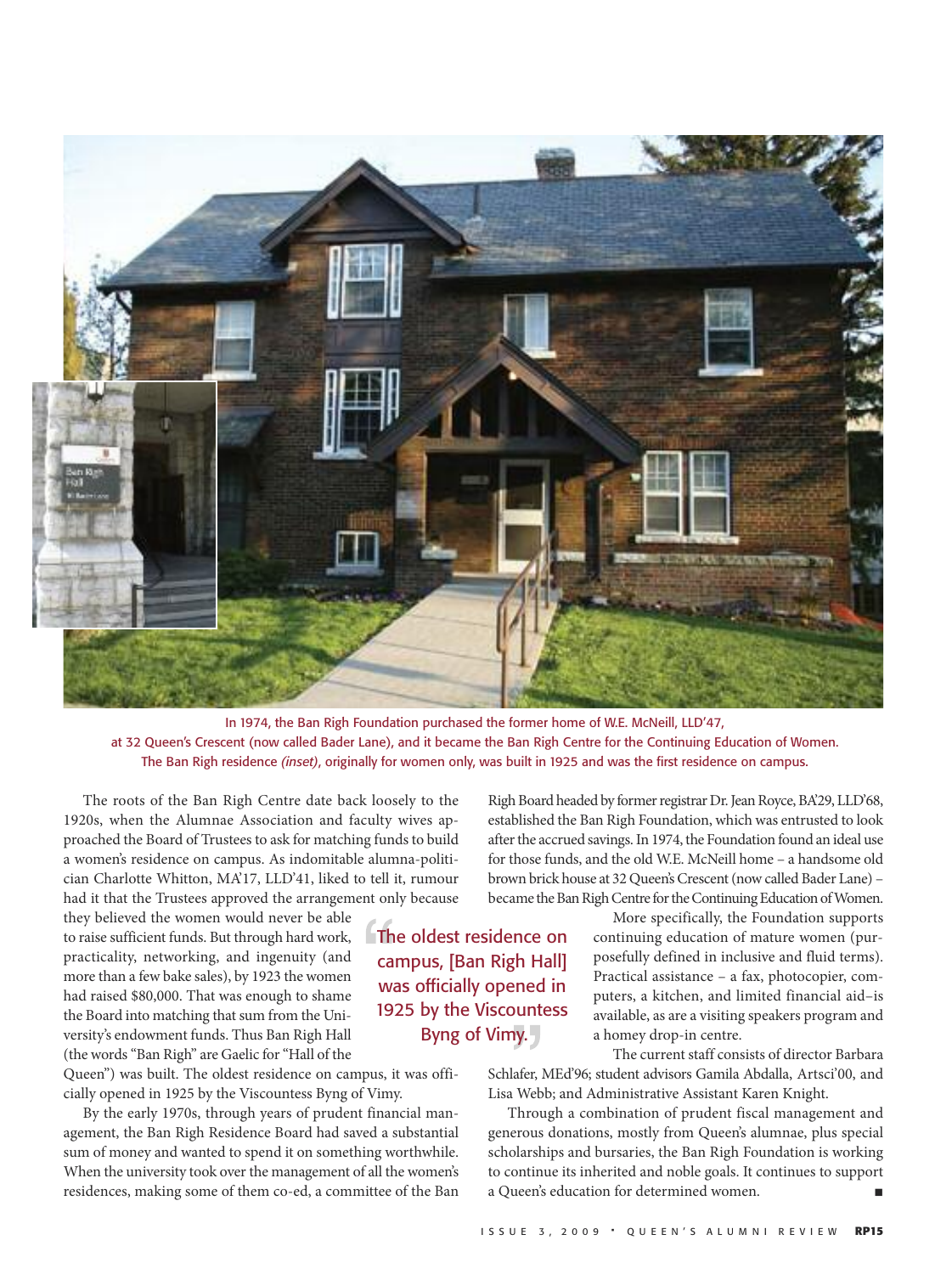![](_page_15_Picture_1.jpeg)

Performing in an American premiere at the world-famous Lincoln Center this spring was the thrill of a lifetime for more than 80 young musicians from Queen's and the U of T.

## **B Y P R O F . J O H N B U R G E**

![](_page_15_Picture_4.jpeg)

Prof. John burge

**I** had the pleasure of accompany-<br>ing the Queen's University had the pleasure of accompany-Choral Ensemble to New York City where they performed the American premiere of my composition, *Mass for Prisoners of Conscience*. Conducted by Dr. Doreen Rao, the Elmer Isler Chair in Conducting at the University of Toronto, the Queen's choir was joined by the U of T's MacMillan Singers and Master Chorale. All three choirs were accompanied by a small instrumental ensemble of students from

both universities. The concert in New York was actually the third performance of *Mass* by these musicians over eight days in three cities. The planning and execution of a tour of this magnitude during the last week of classes was a major undertaking.

Although I have composed a number of concertos, symphonies, and large choral works, *Mass for Prisoners of Conscience* remains my *magnum opus*. A 13-movement work of approximately 70 minutes, it combines first-hand testimonials of political prisoners and their family members with choral movements drawn from the traditional texts of the Latin Mass. These testi-

monials were provided by Amnesty International (AI), to which I dedicated the work. They are sung in English by three soloists who personify a father, mother, and child. For these three performances, the solos were sung by baritone Andrew Love, mezzo-soprano Shannon Hill-Coates, and boy soprano Josef Canefe.

Dor Rao conducted the premiere of this work back in 1990 at the U of T, and she has long wanted to remount another performance. I've known her

**EWhile the New York** portion of the tour required financial contributions from each participating student, the entire tour would not have been possible without the support of a number of generous alumni and other interested individuals.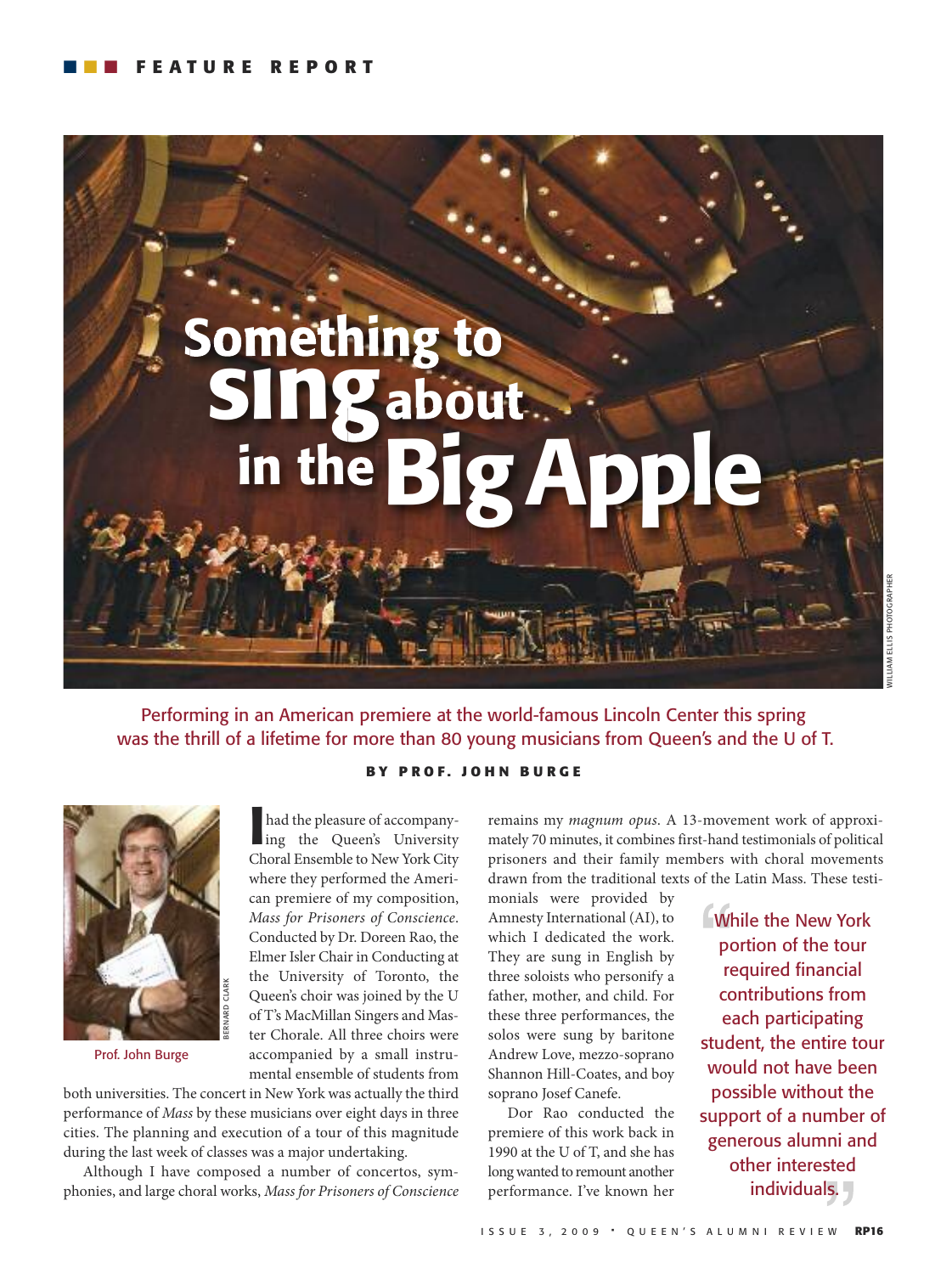for many years, and she's one of the most thoughtful and inspiring conductors I've ever met; like all great artists, she dreams on a big canvas. She suggested the work be promoted through an American premiere at the Lincoln Center using the combined resources of our two universities. Doreen contacted Distinguished Concerts International of New York (DCINY), and upon on reviewing the score, DCINY agreed to sponsor the American concert.

Artistically, there were never any doubts that this undertaking would be successful. Musicians love working with Doreen, and based on past performances, the work's emotional energy has the capacity to deeply engage both the performers and the audience. At Queen's, we're fortunate that Dr. Karen Frederickson conducts our Choral Ensemble. I knew that Karen would meticulously prepare the choir for the concert, but equally, her organizational skills and enthusiasm for

![](_page_16_Picture_2.jpeg)

Prof. Dor Rao of the University of Toronto (U of T) conducted the assembled singers, from Queen's and U of T in their Lincoln Center performance.

the tour would be highly appreciated. Indeed, Karen's description of this undertaking to the choir at the beginning of September resulted in additional students joining the choir to participate in the tour.

School tours are wonderfully rewarding events. The experience of spending focused time with your classmates while working towards a common goal and seeing these plans realized can provide memories that last a lifetime. In this particular case, the prospect of performing the same work three times, in three venues,

provided an opportunity to really polish a composition's interpretation to professional levels, and although this is always our goal, it often isn't possible in a university music program that usually only schedules one concert per term for each ensemble. However, for this particular tour, with New York City being one of the world's great cultural destinations, we were determined to arrange the trip in such a way that students would have ample free time to experience some of the city's offerings.

All of the musicians got together for the first time at the U of

![](_page_16_Picture_9.jpeg)

the concentration required to perform *Mass for Prisoners of Conscience* was reflected on the faces of the young musicians.

T's MacMillan Theatre in late March for a full afternoon rehearsal followed by a complete performance of the work that evening. The combined choirs totaled more than 200 voices, and the power of such a large number of singers was electrifying. A large number of the U of T singers then traveled to Kingston a week later to join our Choral Ensemble for further rehearsals and a concert presentation in Grant Hall. At both of the Canadian performances, AI Canada provided information displays in the lobby and at the beginning of the concert, a speaker discussed the organization's work. In Toronto, the AI representative was Toronto author Iris Nowell. In Kingston, it was Alex Neve, Secretary General of AI Canada, who came down from Ottawa. In one of life's "small world" connections, Alex and I grew up together in Calgary where our mothers were close friends.